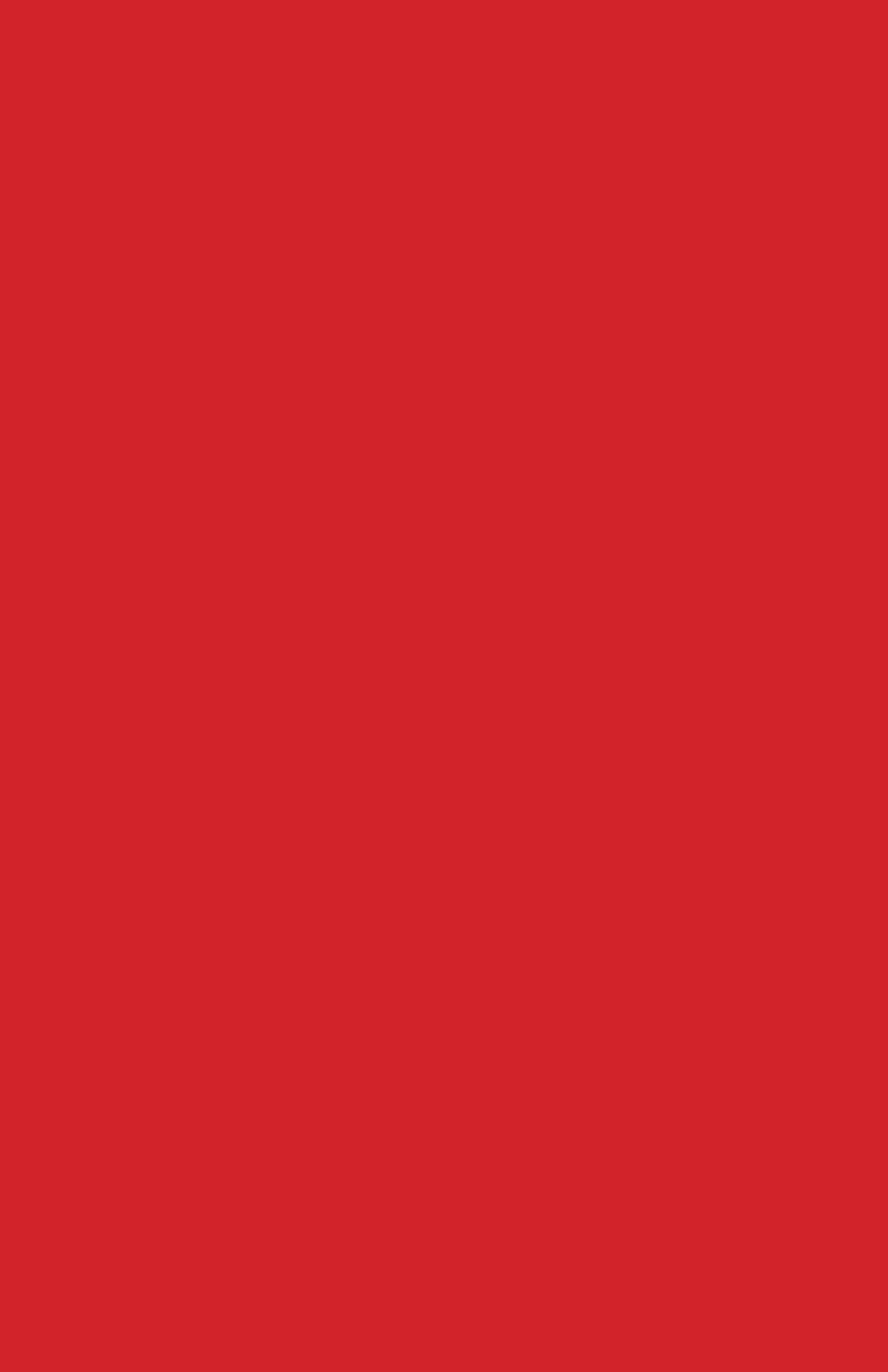# 25 Memorable Years of Service

This Red Book was originally issued in 2011 to celebrate the 20th anniversary of the founding of The Dilenschneider Group in October of 1991 to serve corporate, institutional, organizational, and individual clients around the world. For each one of those 20 years, we selected a memorable event, accompanied by a quote that captured its importance from people who had played key roles. This year, to mark our 25th anniversary, we are reissuing the original booklet with a new year-by-year section for 2012-16, again accompanied by appropriate quotes.

What the months and years ahead will bring we cannot know, but we can be sure they will be full of many more history-making events, and stimulate many more quotable statements. Meanwhile, The Dilenschneider Group's Trend and Special Reports will continue to keep our clients, friends, and readers up-to-date and well-informed about the critical issues and events that shape our lives in the unfolding 21st Century.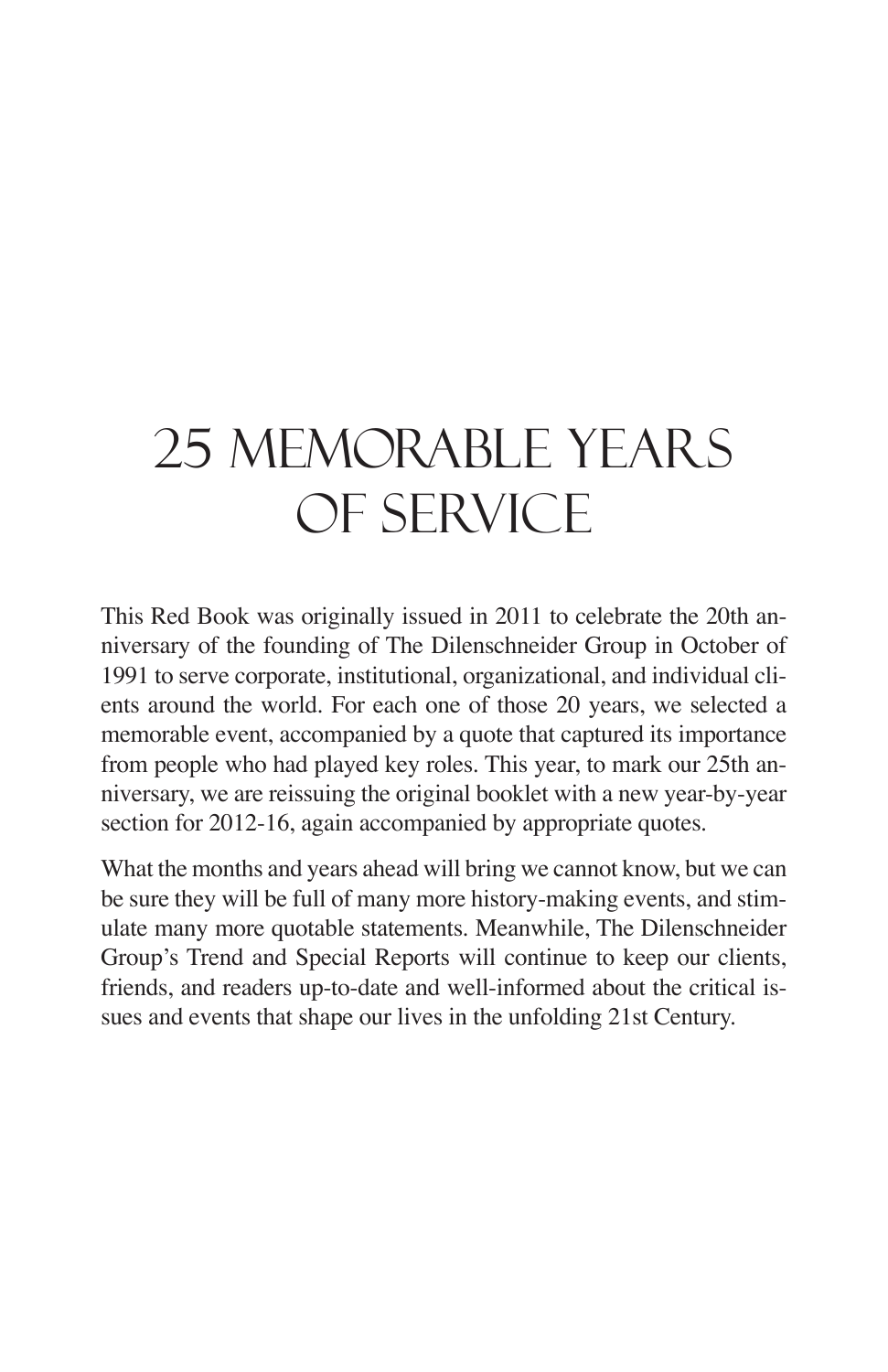### THE END OF THE SOVIET ERA

*"My life's work has been accomplished. I did all that I could."*

– USSR President Mikhail Gorbachev December 15, 1991

After more than four decades of hostility, mistrust, the threat of nuclear Armageddon, huge military build-ups, and pervasive mutual fear between the West and the Soviet Union, the Cold War came to an end in 1989. But it took two more years for the Soviet Union to be tossed into the dustbin of history and its many far-flung republics establish their

independence. On June 12, 1991, Boris Yeltsin was elected President of the Russian Federation, the largest of the former Soviet republics. In July, the Warsaw Pact collapsed. On Christmas Day, General Secretary of the Communist Party and President of the USSR Mikhail Gorbachev, who played a key role in ending the Cold War, resigned. The next day, the Soviet legislature formally dissolved the old Soviet Union.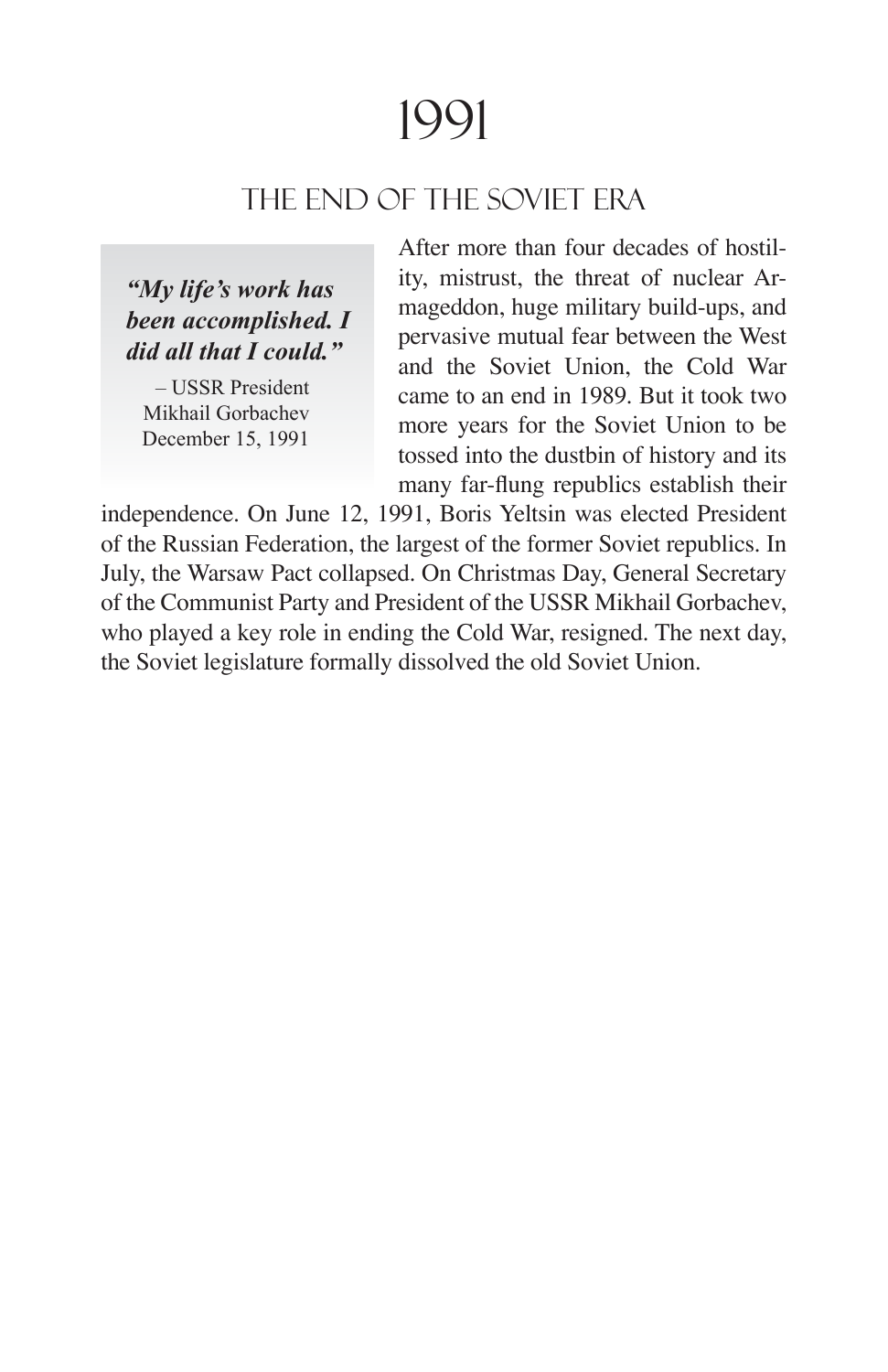### DEMOCRAT BILL CLINTON WINS WHITE HOUSE

*"Today, a generation raised in the shadows of the Cold War assumes new responsibilities in a world warmed by the sunshine of freedom, but threatened still by ancient hatreds and new plagues."*

– President Bill Clinton Inaugural Address January 20, 1993

Although Bill Clinton made those prophetic remarks a few weeks into the New Year at the traditional inaugural ceremonies, his battle to gain the White House dominated headlines throughout 1992.

Bill Clinton enjoyed an Electoral College margin of more than 200 votes over then-President George H.W. Bush in the 1992 presidential race. But some political scientists still argue that the third-party candidacy of Ross Perot that year assured the former Arkansas governor's victory and the White House. Perot attracted nearly 20 million popular votes or

18.9 percent of the total. In fact, following Bill Clinton's selection as the Democratic Party's standard-bearer in the Spring of 1992, polls showed Perot in the lead ahead of Bush and Clinton.

After the defeat of Iraq in the first Gulf War ("Desert Storm"), Bush's greatest perceived strength was in foreign affairs. But the end of the Cold War in 1989 and subsequent fall of the Soviet Union turned most voters' attention to domestic problems. Bush had alienated much of his conservative base when he broke his 1988 pledge by raising taxes ("Read My Lips, No New Taxes"). Meanwhile, the economy was also in the midst of another recession, which became a central issue in his losing campaign. Bill Clinton, who won his second term four years later, took office promising a "new covenant" with America.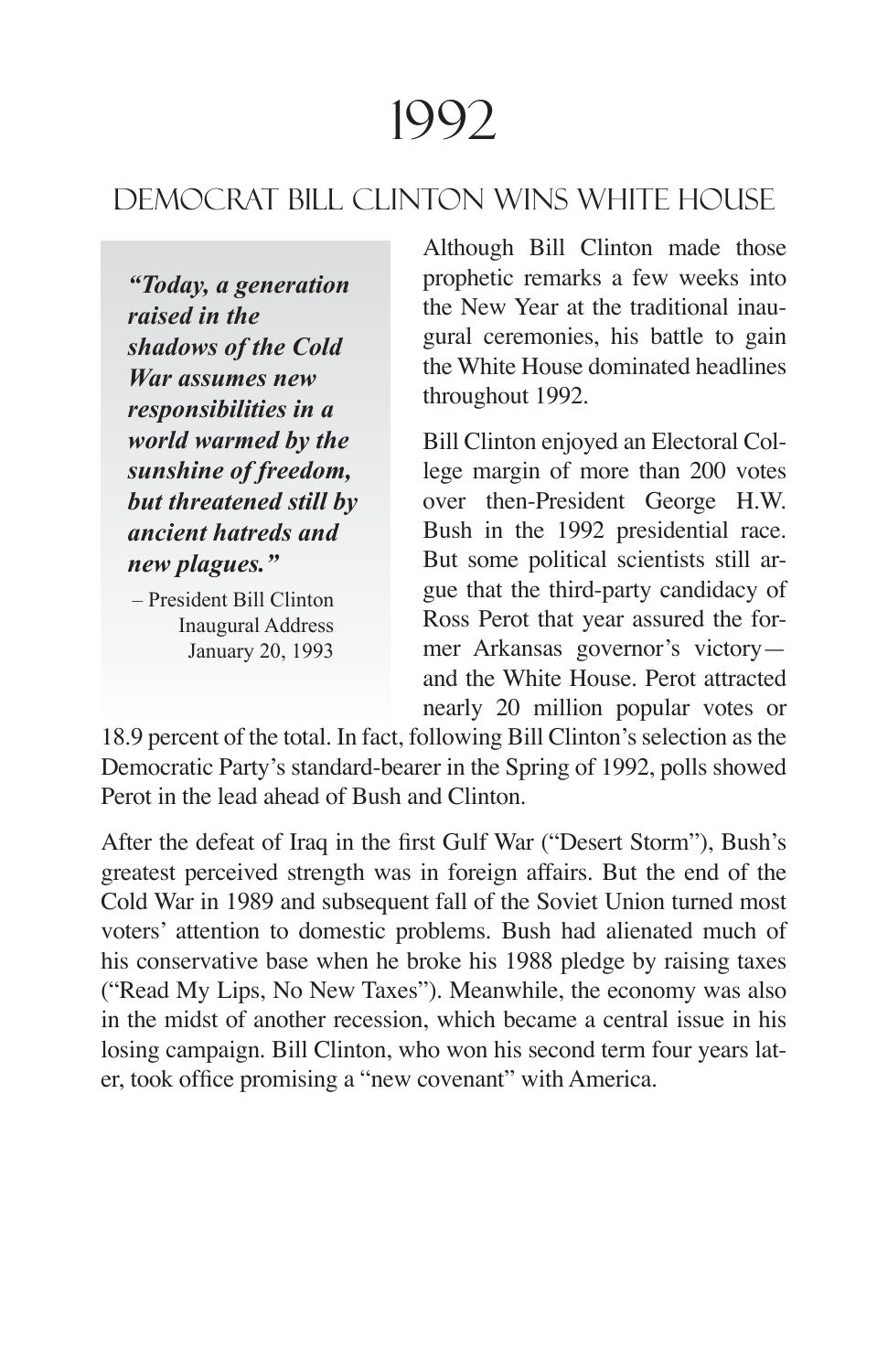#### FIRST WORLD TRADE CENTER BOMBING BY ISLAMIC TERRORISTS

*"A terrorist bomb, or whatever it was, was planted in exactly the right place to knock everything out."* 

> – Elmer Chapman retired New York City Deputy Fire Chief February 27, 1993

Although Americans became dimly aware of Islamic jihadism following the 1983 bombing of the Marine barracks in Lebanon that killed 241 U.S. service members, it was the truck bomb detonated below the North Tower of the World Trade Center a decade afterwards that drove the terrorist threat into the national consciousness—a precursor of the much greater catastrophe at the same site on 9/11. Six people

died that fateful day in February, 1993, and over 1,000 were injured, most during the evacuation that followed the blast.

All of the co-conspirators including Ramzi Yousef, the Pakistani who planned the attack, were eventually convicted. Yousef was the nephew of Kahlid Sheikh Mohammad, considered the principal architect of 9/11. Stemming from the WTC investigation, Sheikh Omar Abdel-Rahman, a controversial, blind Muslim cleric, was also later convicted for seditious conspiracy activities.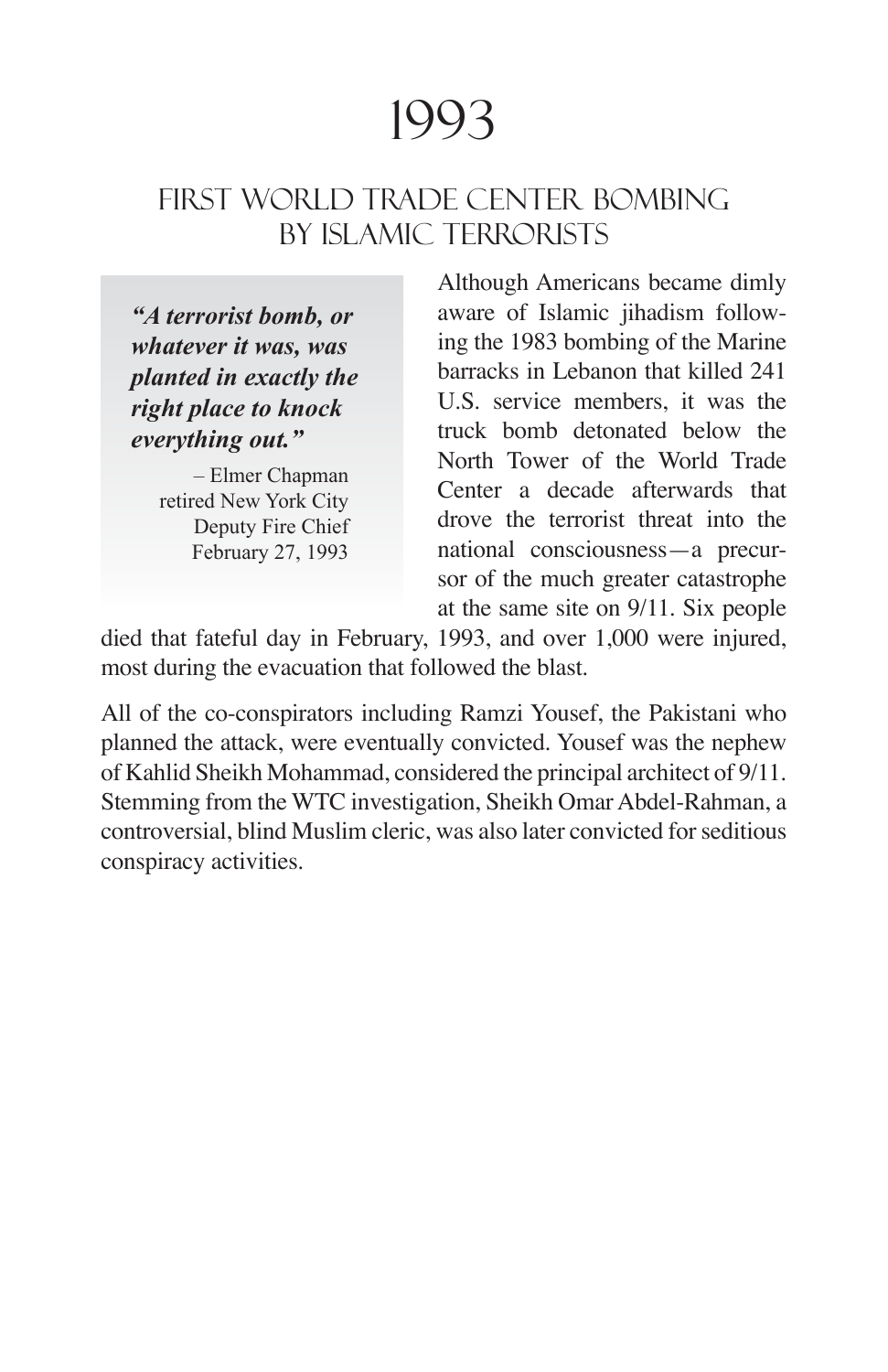#### NEWT GINGRICH'S REPUBLICAN "CONTRACT WITH AMERICA"

*"There is no comparable Congressional document ["Contract With America"] in our 200 year history."*

> – House Speaker Newt Gingrich December 26, 1994

The "Contract With America," first proposed by Republican House Minority Whip Newt Gingrich six weeks before the 1994 mid-term election season, was the rallying platform that enabled the GOP to regain the House that year. Many of its specific policy ideas originated at the conservative Heritage Foundation, but many also seemed to come directly from President Reagan's 1985 State of the Union Address.

They included shrinking the size of government, cutting taxes, greater entrepreneurial activity, tort and welfare reform. The "Contract" was significant because it re-energized the party and laid the groundwork for George W. Bush's victory at the polls in 2000 and the current resurgence of conservative ideology. The document contained eight reforms and ten specific bills the Republicans promised to bring up for floor debate and votes.

In November of 1994, the GOP, under the "Contract" banner, won a majority of seats in both the House and Senate for the first time in four decades. When the 104th Congress met in January, Newt Gingrich was elected by his loyal colleagues to the powerful post of Speaker of the House, becoming the first Republican Speaker of the House of Representatives in 40 years.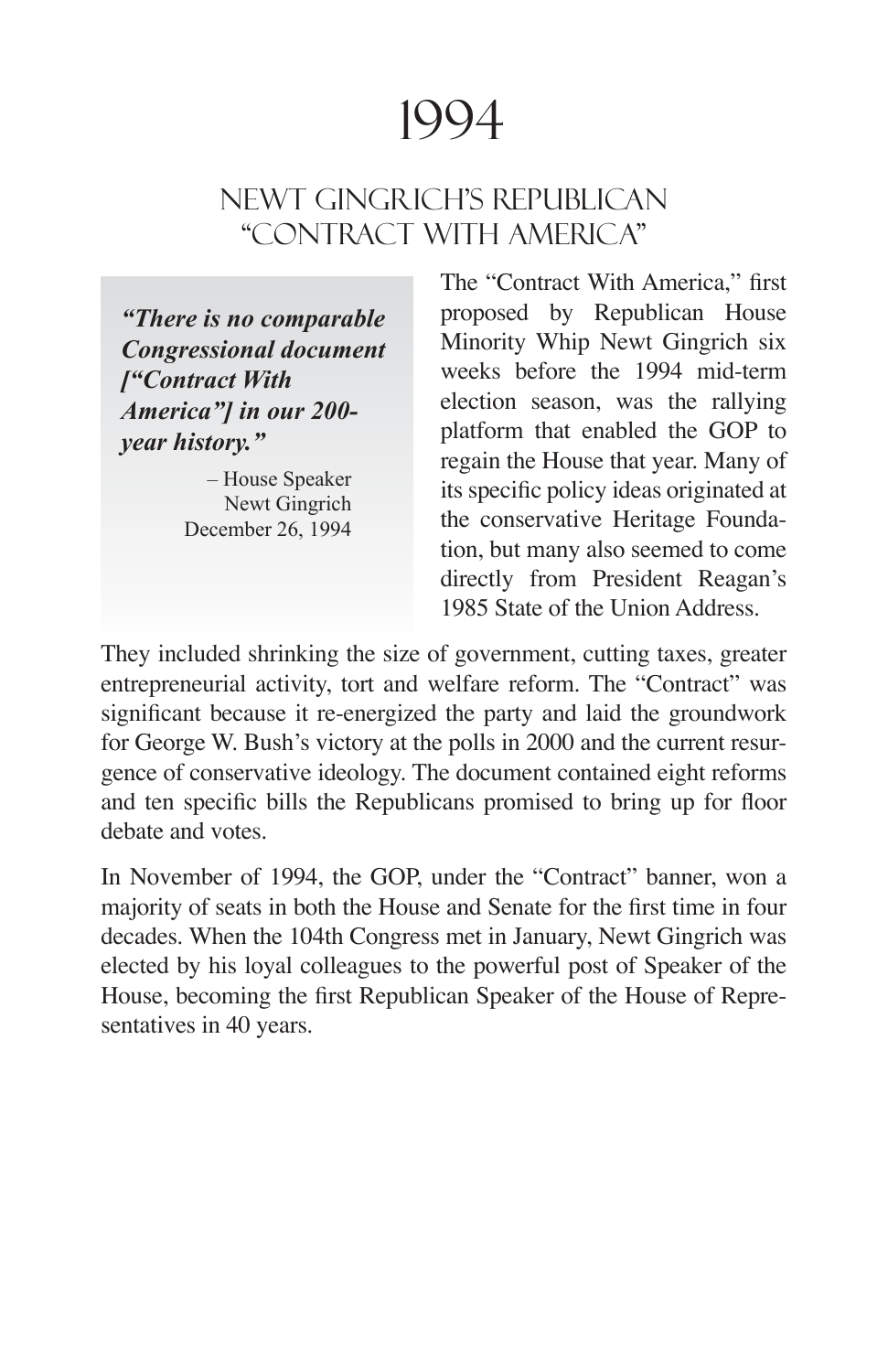### OKLAHOMA CITY BOMBING

*"You can't handle the truth because the truth is I blew up the Murrah Building, and isn't it kind of scary that one man could wreak this kind of hell?"*

> – Timothy McVeigh May 16, 1995

There have been many lethal acts of domestic terrorism in the 235 year history of the United States the dynamiting of the Los Angeles Times building in 1910, the J.P. Morgan Wall Street bombing in 1920, the anti-Vietnam violence of the Weather Underground in the 1970s. No such destructive episode, however, triggered greater anger and shock than the 1995 bombing on April 19 of the Alfred P. Murrah

Federal Building in downtown Oklahoma City.

That single, horrific event, conceived and implemented by Timothy McVeigh and his ally, Terry Nichols, who assembled the bomb material, took the lives of 168 people including 19 children and injured nearly 700. The blast, which registered a 3.0 on the Richter scale, was the product of a 4,800 lb. bomb delivered by Ryder truck to the front of the Murrah Building. It destroyed or damaged 324 other buildings within a 16-block radius and destroyed or burned 86 automobiles. The bomb was estimated to have caused at least \$622 million worth of damages.

The official FBI investigation of the event became the largest criminal investigation case in American history. McVeigh, apprehended less than two hours after the bombing, was executed for his crime on June 11, 2001. He said he was motivated by resentment over the Waco/David Koresh siege in 1993 and the Ruby Ridge incident the year earlier. Nichols was sentenced to life in prison.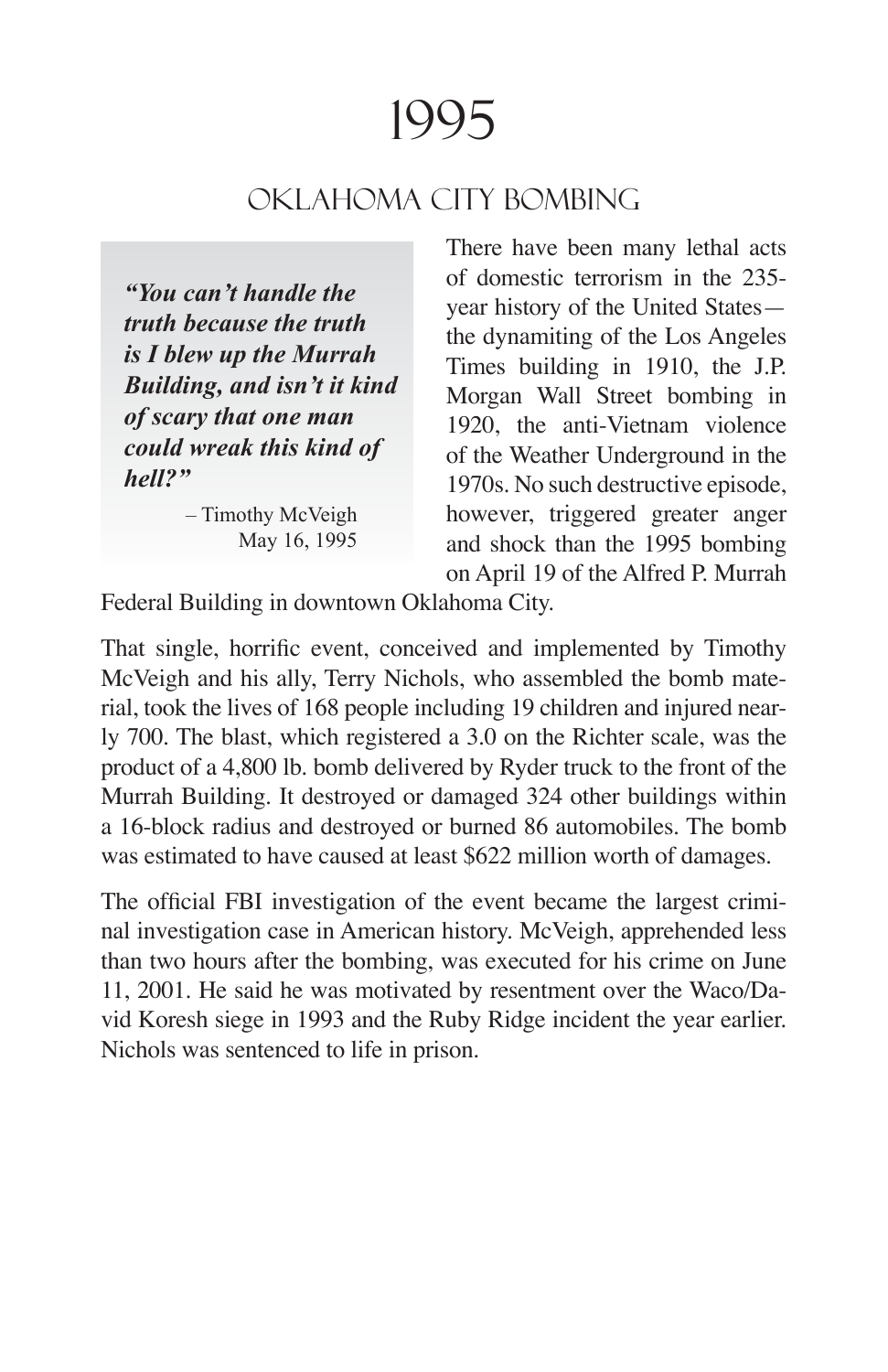### THE STOCK MARKET ROLLER COASTER

*"But how do we know when irrational exuberance has unduly escalated asset values, which then become subject to unexpected and prolonged contractions as they have in Japan over the past decade?"*

> – Chairman Alan Greenspan December 5, 1996

When Federal Reserve Board Chairman Alan Greenspan made his celebrated observation about sky-rocketing stock market prices in a speech before the American Enterprise Institute, he was talking about the dot-com bubble. Greenspan was somewhat prescient since his remarks set off immediate declines in markets worldwide, but the Dow Jones Industrial Average soon recovered, reaching a high of 8,259 on August 6 of the next year. Then—some 11 weeks later—came the mini-crash of October 27, unleashed by an economic crisis in

Asia. By the end of that day, the Dow had lost 554.26 points. The year signaled a fundamental change from an investor to a trader-dominated equity marketplace.

However, few heeded the warning in Greenspan's well-remembered phrase. In the new Millennium, the equity markets began their historic rise driven by a boom in commodities plus credit and housing bubbles. That exuberance reached its apogee on October 9, 2007 when the Dow hit a record high of 14,164.53. It came crashing down again to a low of 6440.08 on March 9, 2009, as the Great Recession battered the nation's economy, before starting another impressive rebound, reaching over 12,200 in mid-February 2011.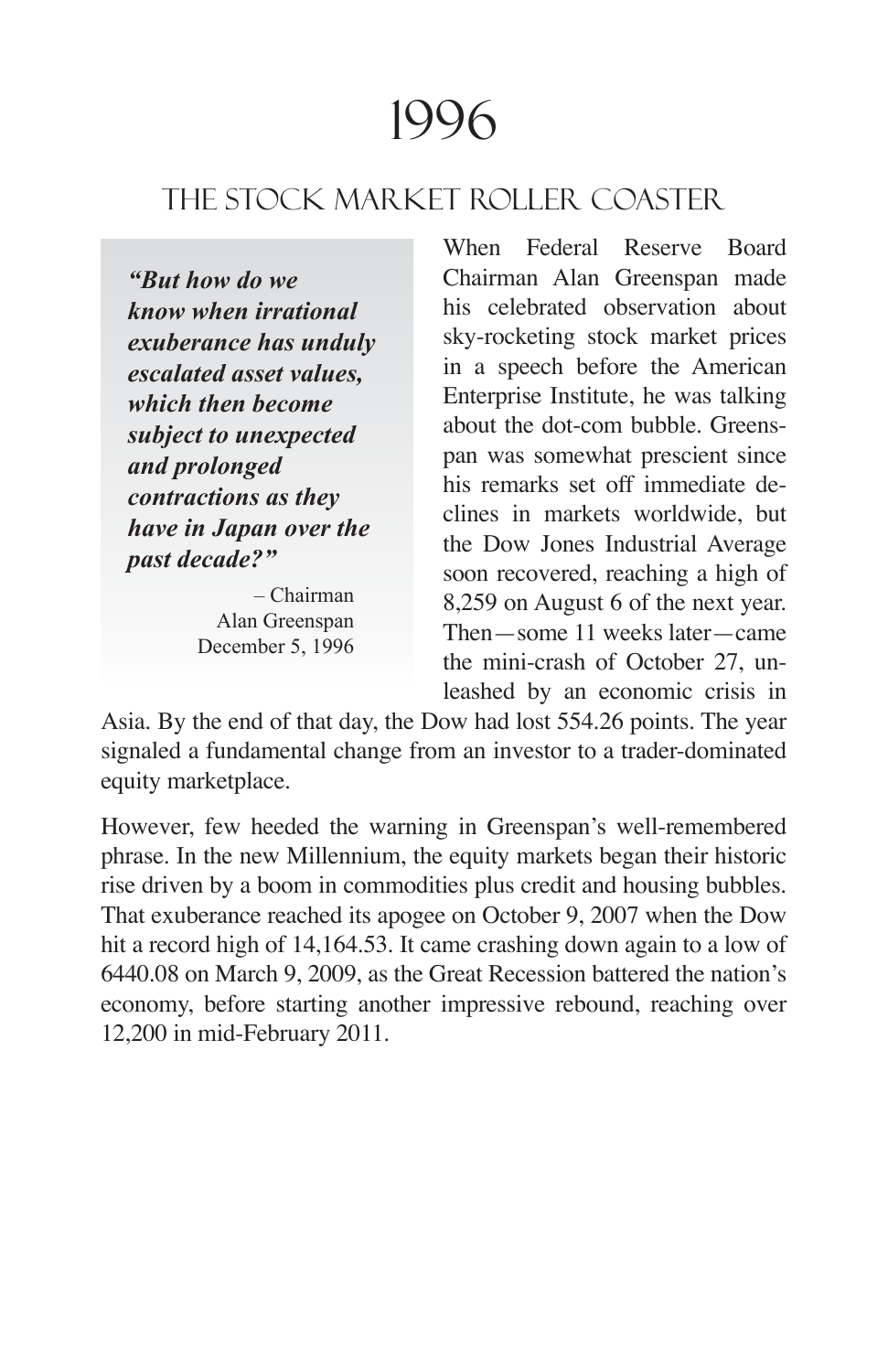#### TONY BLAIR AND THE LABOR PARTY TAKE POWER IN THE U.K.

*"She was the People's Princess and that is how she will stay; how she will remain in our hearts and our memories forever."*

> – U.K. Prime Minister Tony Blair, Tribute to Princess Diana August 31, 1997

In May 1997, following decades of Tory dominance under Margaret Thatcher and later John Major, the "New Labor" Party, headed by 43-year old Tony Blair, returned to power in the U.K., racking up a landslide victory. It wasn't long after Blair took office that the death of Princess Diana in an automobile accident shocked the world and led to his memorable eulogy about the much-admired Princess of Wales.

Blair moved his party strongly to the center from its traditional left-wing position much as his friend, Bill Clinton, had done in the U.S.—a policy he called "the third way." A highlight of Blair's tenure was the "Good Friday Agreement" that ended hostilities in Northern Ireland.

It was, however, his support of George W. Bush and the Iraq War that, ultimately, eroded the Prime Minister's popularity at home. In June of 2007, he resigned and was succeeded by longtime colleague, Gordon Brown. In 2010, after 13 years out of office, the Conservative Party, led by David Cameron, took over at 10 Downing Street in a coalition government with the Liberal Democrats.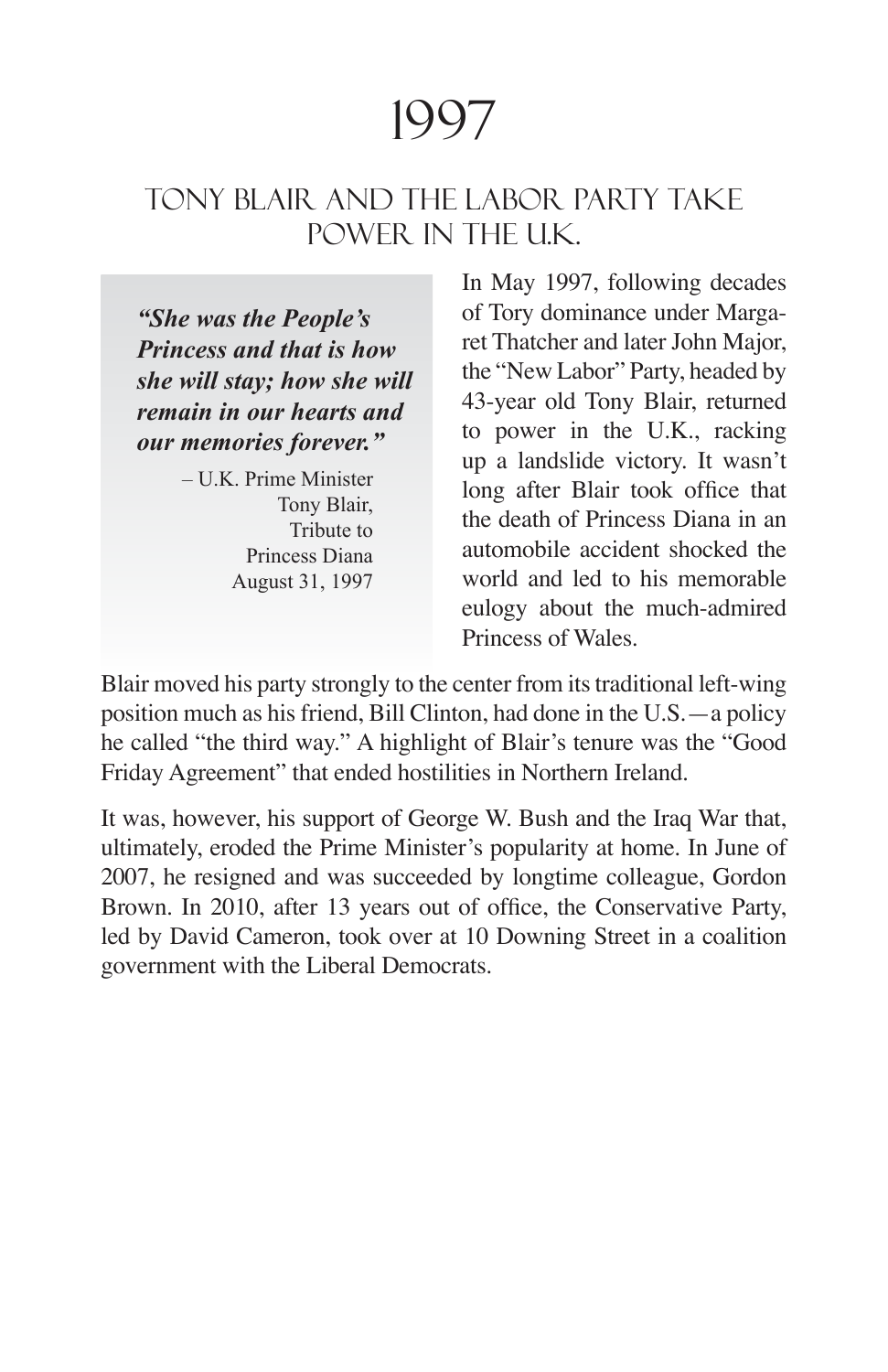#### THE IMPEACHMENT OF PRESIDENT CLINTON

*"The managers on the part of the House of Representatives are here and present, and ready to present the Articles of Impeachment, which have been preferred by the House of Representatives against William Jefferson Clinton, President of the United States."*

> – U.S. Representative Henry Hyde December 19, 1998

In the wake of a much-publicized dalliance with White House intern Monica Lewinsky and the Paula Jones lawsuit, Bill Clinton, the 42nd President of the U.S., was impeached—i.e., indicted—by the House of Representatives in late December of the year. He was accused of malfeasance in office, perjury before a Grand Jury, and obstruction of justice. Some two months later, the Senate acquitted him. It was the second impeachment (for "high crimes and misdemeanors") of a U.S. president in the nation's history. Lincoln's martyred successor, Andrew Johnson, was impeached in 1868 and also acquitted.

The entire seamy episode dominated the nation's headlines for months. The actual trial proceedings, with Chief Justice William Rehnquist presiding, were largely partisan. The perjury charge failed with 45 senators (all Republicans) voting "guilty" and 55 senators (45 Democrats and 10 Republicans) voting "not guilty." The obstruction of justice failed with 50 senators (all Republicans) voting "guilty" and 50 senators (45 Democrats and 5 Republicans) voting "not guilty." In both cases, a twothirds majority of 67 senators would have been required for conviction.

Months later, Clinton did acknowledge that the relationship with Lewinsky was "wrong" and "not appropriate."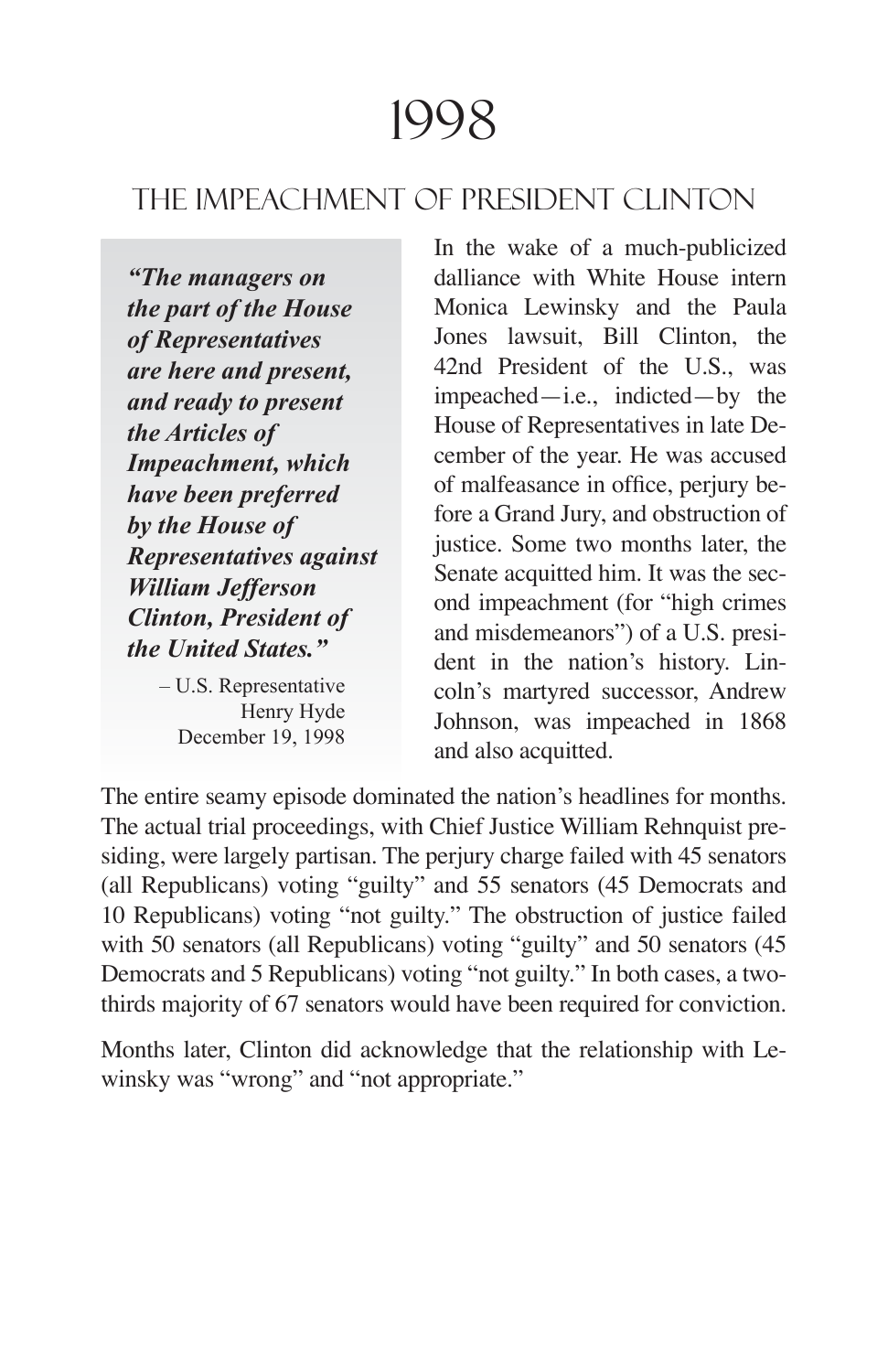### Y<sub>2</sub>K SCARE FIZZLES

*"We realize how important this Y2K transition is to our customers and to I.B.M."*

– David Cassano, General Manager of I.B.M.'s "Year 2000" program December 31, 1999

Even as early as April 29, 1998, the thoughtful, highly-respected U.S. Senator Daniel Patrick Moynihan of New York warned: "It is becoming apparent to all of us that a once seemingly innocuous computer glitch, relating to how computers recognize dates, could wreak worldwide havoc." January 1, 2000 between 12:00 and 12:01 a.m. arrived—and

NOTHING happened! That minute was arguably the most anti-climactic the world has ever seen. For months, even years, there was widespread fear that computers would crash, causing massive blackouts in an "end of life as we know it" scenario, all because of a software decision made in the 40's and 50's.

To save precious storage space, computer engineers designed computers to record the year in two digits (99), not four (1999). Since computers are critical for nearly all major industries, including utilities, banking, manufacturing, telecommunications, and airlines, worldwide glitches could potentially cause catastrophic failures around the globe. Forewarned, companies spent billions on Y2K preparations.

But it was never determined whether the absence of mass computer breakdowns resulted from preparations and expenditures by millions everywhere, or because the problem had been vastly over-hyped. Either way, the world moved along uninterrupted on January 1, 2000.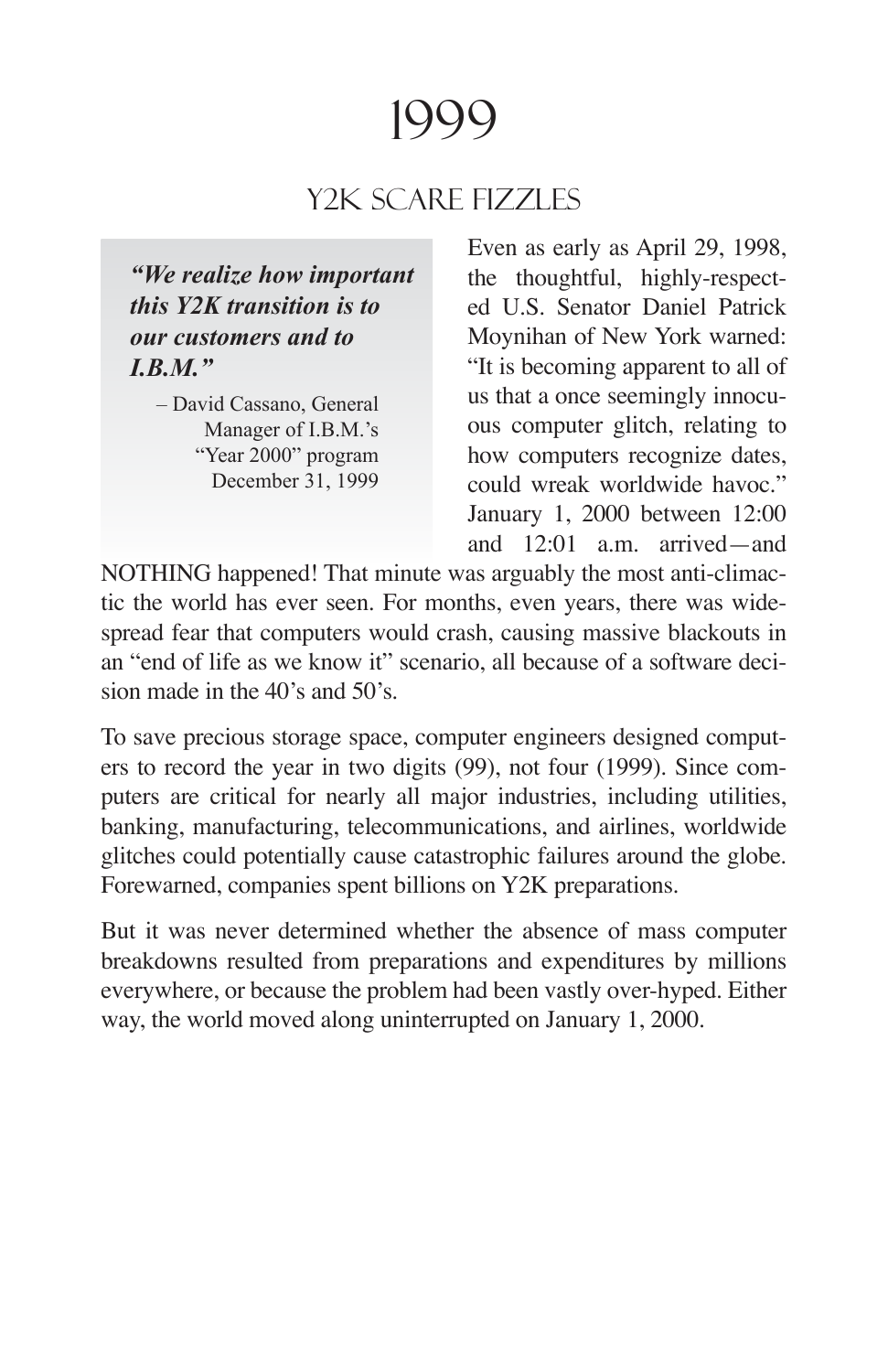#### SUPREME COURT VOTE DECIDES PRESIDENTIAL RACE

*"Now, the U.S. Supreme Court has spoken. Let there be no doubt, while I strongly disagree with the Court's decision, I accept it…. And tonight, for the sake of our unity of the people and the strength of our democracy, I offer my concession."*

> – Vice President Al Gore December 13, 2000

The fiercely-contested, drawn-out 2000 presidential race remained undecided until December 13 of that year when the U.S. Supreme Court (Bush v. Gore) found the Florida Supreme Court's method of counting ballots a violation of the 14th Amendment's equal protection clause. Many on the left also blamed third-party candidate Ralph Nader, who attracted considerable votes (as did Pat Buchanan) in the Sunshine State, for Gore's Florida loss.

The U.S. Supreme Court ruled that no alternative vote-counting method could be established within the time limits set by Florida, precluding a

statewide recount. That gave the state's 25 Electoral College votes to George W. Bush—and the presidency. The new President eked out a narrow 291-288 victory. (One elector abstained from voting.)

Vice President Al Gore and his running mate, Joe Lieberman, had nearly 550,000 more popular votes than Bush/Cheney. It was the closest Electoral College result since 1876 when Rutherford B. Hayes defeated Samuel J. Tilden by a single electoral vote to become the nation's 18th president. Hayes, too, lost the popular vote. The 2000 election was, in fact, the fourth U.S. presidential race in which the electoral vote did not reflect the popular vote.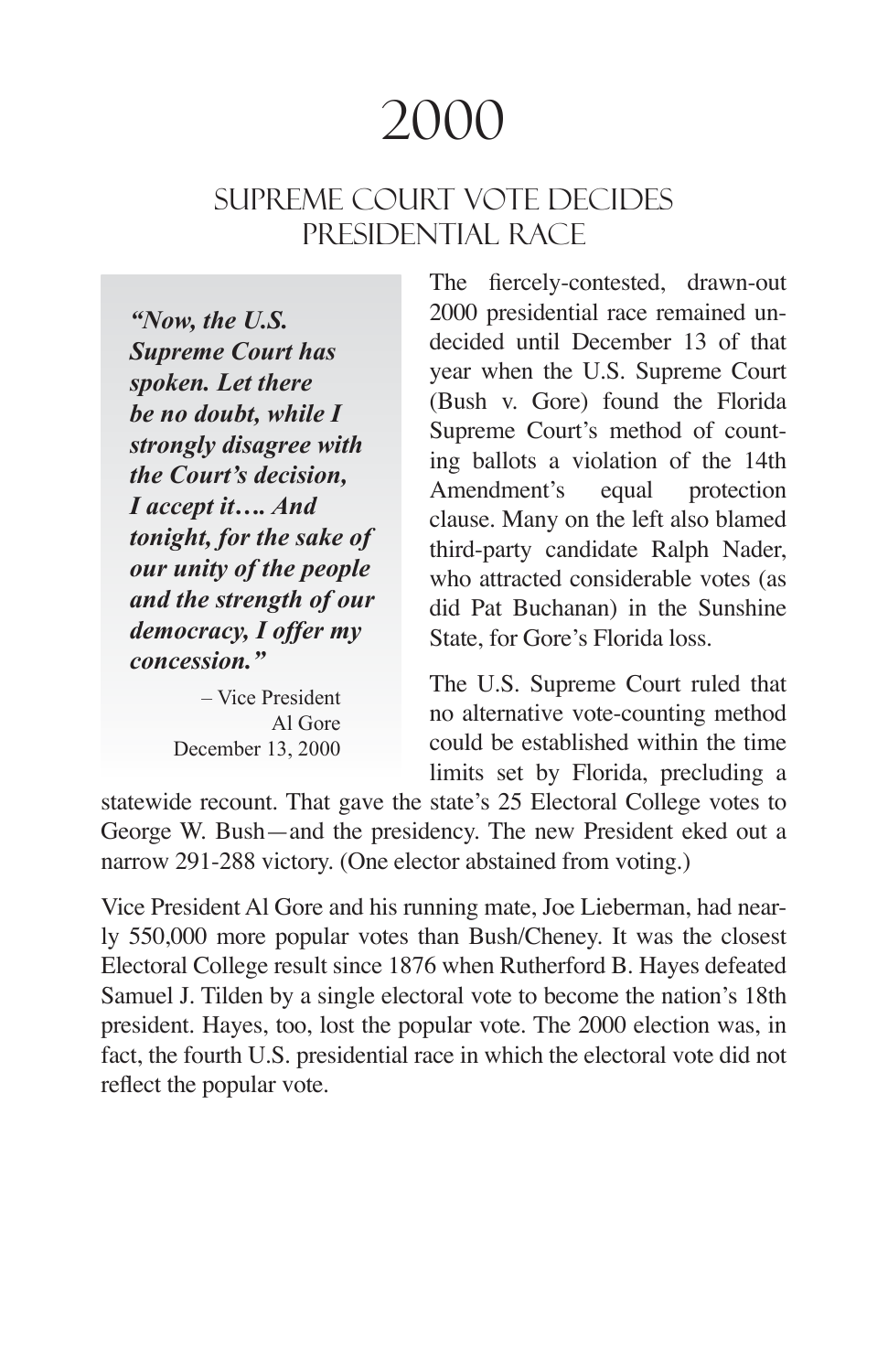#### TERRORISTS ATTACK AMERICA, SEPTEMBER 11, 2001

*"We Are All Americans"*

– Banner Headline *Le Monde*, Paris, France Sept. 12, 2001

"Everything has changed" was the universal mantra heard across this nation in the wake of 9/11, which took the lives of nearly 3,000 Americans at the World Trade Center in New York, the Pentagon in Washington, and Shanksville,

PA. It was the first time in U.S. history that the mainland was attacked so devastatingly. A traumatized nation was united as never before rallying behind the President. Support came from everywhere around the globe—even Iran. To his credit, President Bush made a strong plea for tolerance towards Muslims and cited Islam as "a religion of peace."

The 19 al-Qaeda perpetrators, who hijacked four passenger aircraft that sunny, late summer morning in 2001, were almost all Saudis and welleducated. Many had been residing in the U.S. for some time. The attack, master-minded by Osama bin Laden from his base in Afghanistan, came as a thunderbolt to most Americans, who were scarcely aware, if at all, of the existence of a terrorist organization like al-Qaeda.

Less than a month later, on October 7, the U.S. military, along with the British, launched "Operation Enduring Freedom" in Afghanistan in response to the September 11 attack—a conflict now in its 11th year, making it the longest war in American history. President Obama has now proposed that all American troops be withdrawn from Afghanistan by 2014 as pressures mount domestically for an earlier drawdown.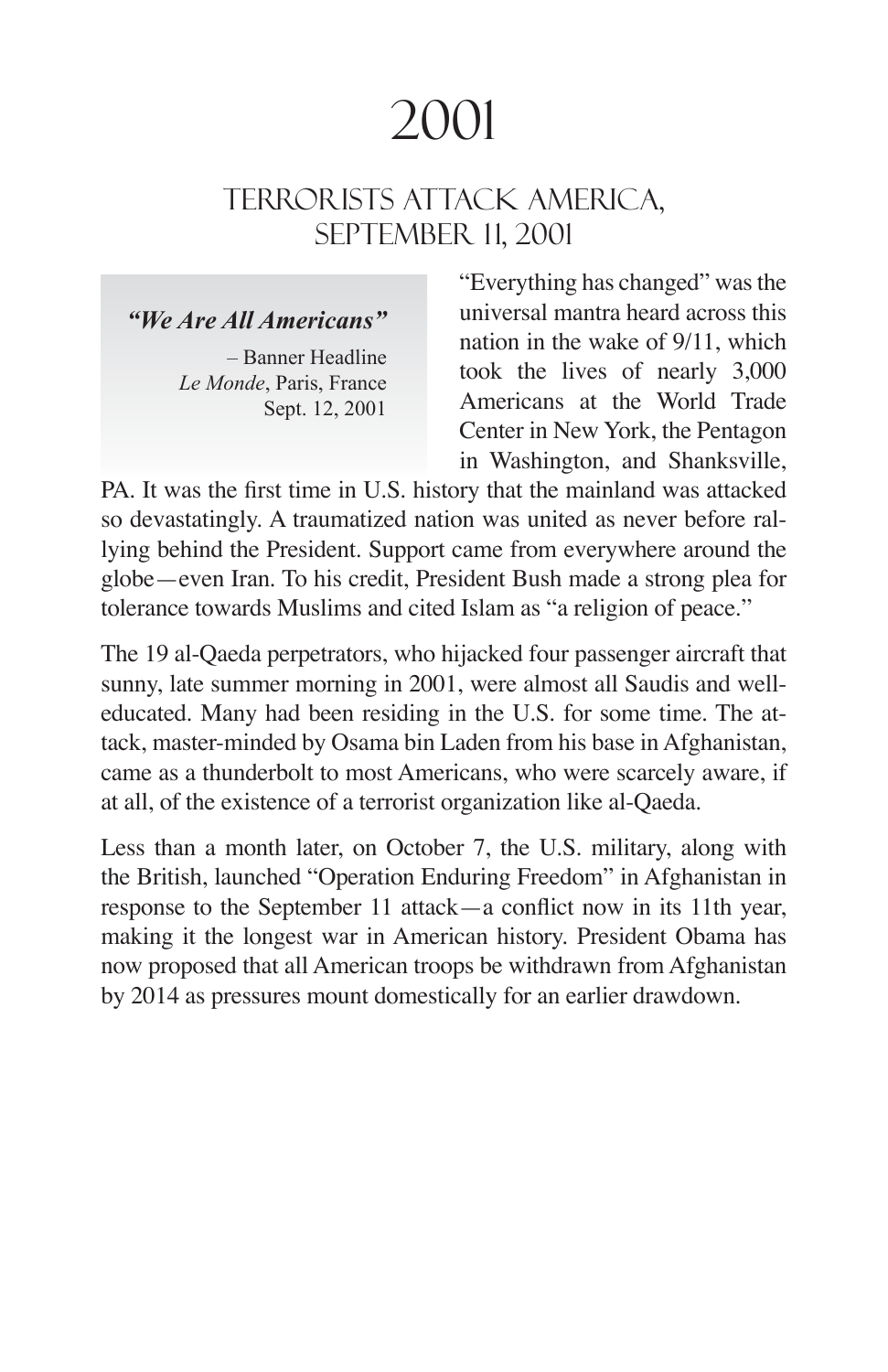### THE YEAR OF CORPORATE SCANDALS

*"I want to assure our customers and employees that the company remains viable and committed to a long-term future."*

> – WorldCom CEO John Sidgmore June 26, 2002

What happened in 2002 unleashed a crisis of confidence about many sectors of the business community. Operating in a minimally regulatory environment, two of the key malefactors back then were the trading giant, Enron, and the telecommunications powerhouse, WorldCom, both of which collapsed. Their leaders were subsequently indicted and imprisoned under the weight of massive accounting and market frauds. Other large firms

beset by scandals at the time included Tyco, Adelphia Communications, and Peregrine Systems.

When WorldCom was toppled, it had over \$35 billion in debt—creditors received pennies on the dollar—not to mention countless millions of shares worth practically nothing. Most tragically, an estimated 30,000 WorldCom employees lost their jobs. Earlier, beleaguered Enron declared bankruptcy in December 2001—the largest business failure in U.S. history until WorldCom imploded in July of 2002. Enron's collapse also led to the demise in 2002 of the huge accounting firm, Arthur Andersen, which played a central role in its many transgressions.

Congress then passed the far-reaching Sarbanes-Oxley Act on July 30, 2002. The bill—later to become controversial—was designed to protect investors by improving the accuracy and reliability of corporate disclosures.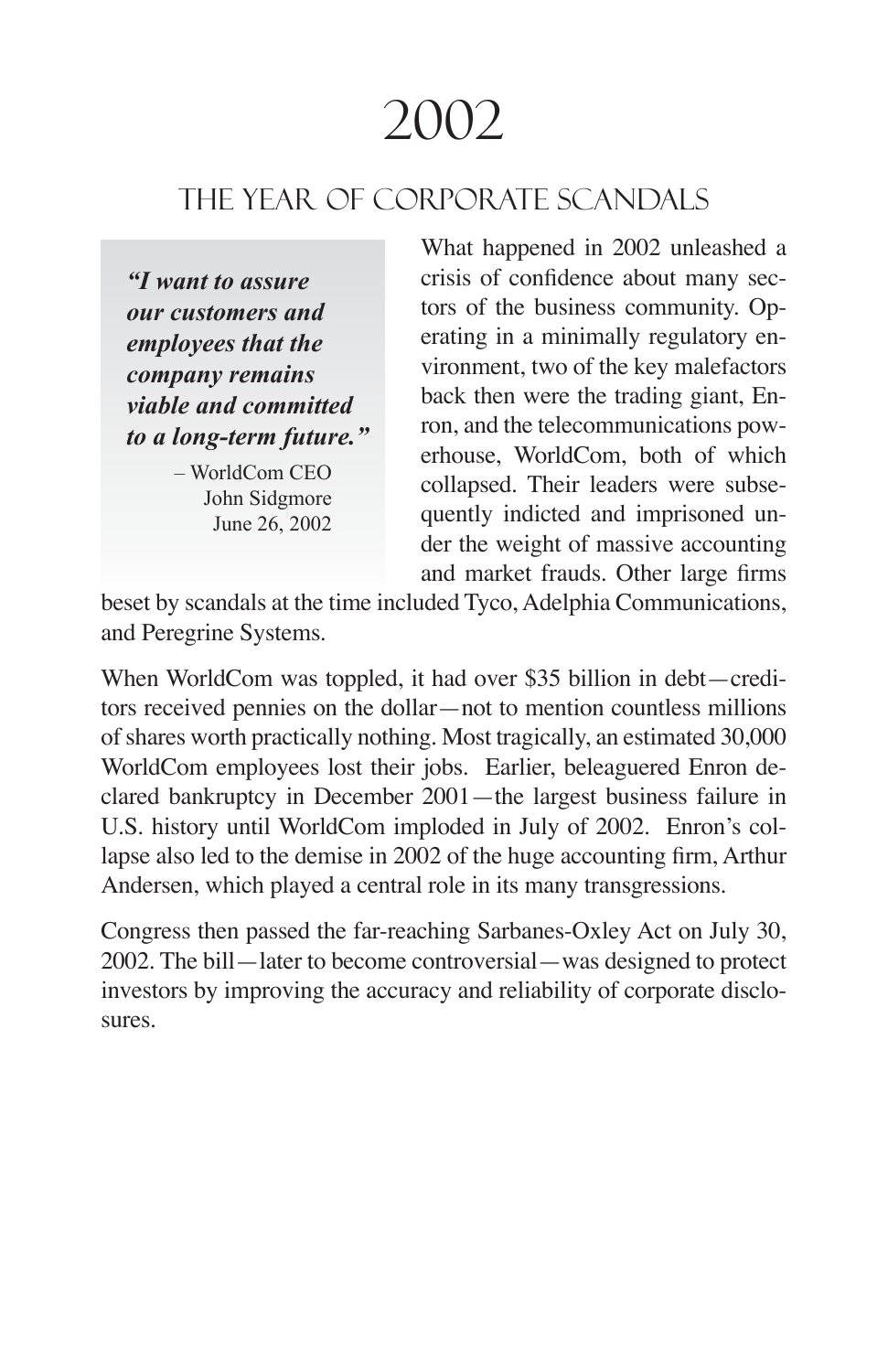#### THE INVASION OF IRAQ

*"We know that Saddam Hussein is determined to keep his weapons of mass destruction—is determined to make more."*

> – Secretary of State Colin Powell at the U.N. February 5, 2003

Secretary of State Colin Powell's strong statement to the United Nations Security Council (which he has since repudiated) played a key role in gaining support for the approaching U.S. invasion of Iraq although the U.N. did not formally approve the move. Nor did Congress actually declare war.

Instead, Congress passed a joint resolution several months earlier (October 16, 2002) authorizing the use of military force against Iraq. The vote in the House was 296-133 and in the Senate 77-23. Nearly all the opposition was on the Democratic side of the aisle. The war ("Shock and Awe") began on March 20, 2003. Formal hostilities, by agreement with the Iraqi government, officially ended more than seven years later when U.S. combat forces left the country in August of 2010 although some training and security troops remained. The human and financial toll had been great. All U.S. military personnel are scheduled to leave by the end of 2011.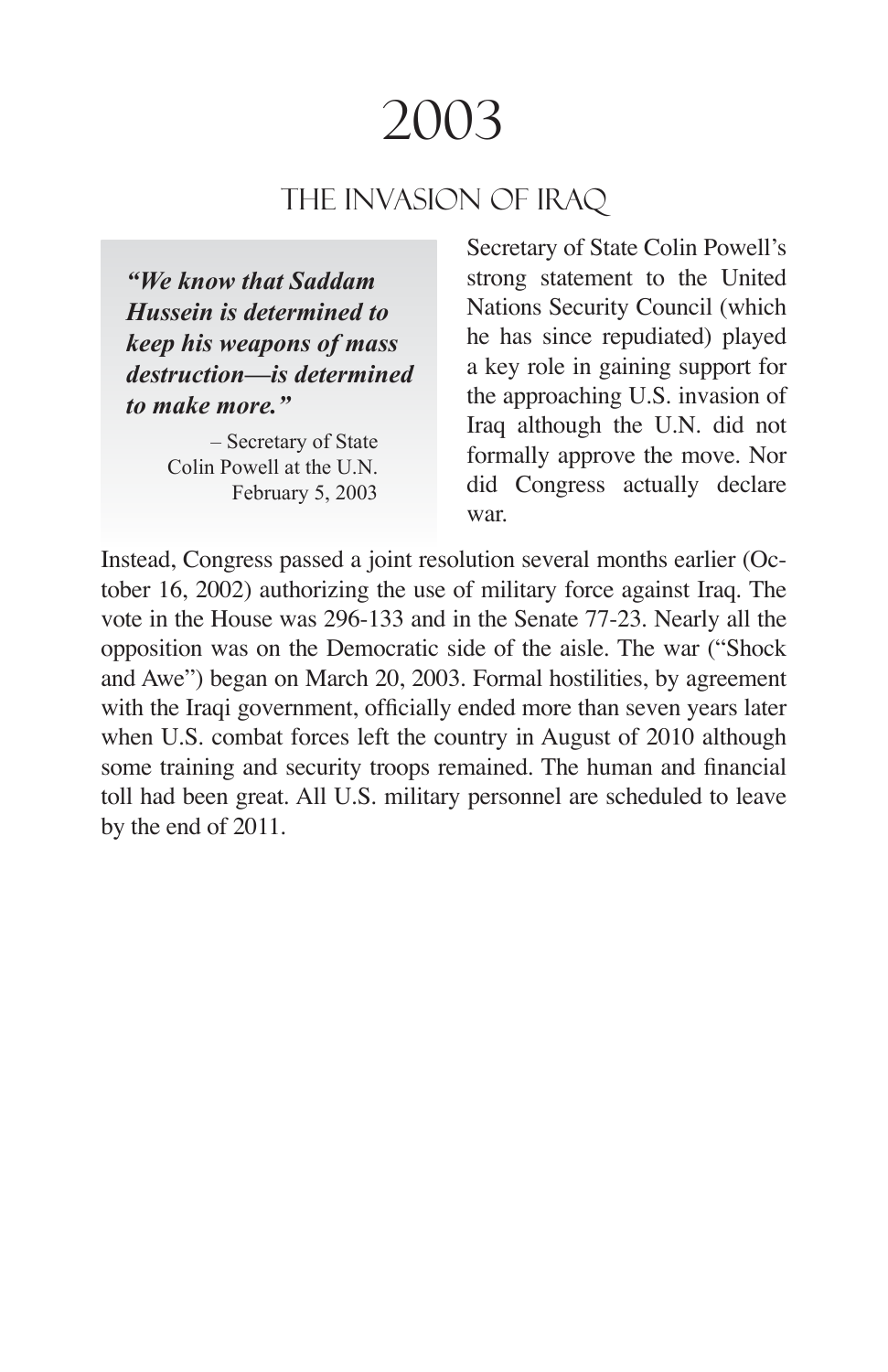### BUSH RE-ELECTED FOR SECOND TERM

*"I earned capital in the campaign, political capital, and now I intend to spend it."*

> – President George W. Bush November 4, 2004

George W. Bush emerged notably confident and self-assured after his victory in the 2004 presidential race. He regarded his re-election as a powerful vote of confidence and spoke frequently of the considerable political capital he had gained as a result. The second-term President was eager to move ahead quickly to privatize Social Security, pass Medicare drug legislation, and prosecute the war in Iraq.

Before November 2, however, Bush was anything but certain about winning another term. The broad economy was still relatively weak and opposition to the Iraq War, then more than a year old, was growing rapidly in many quarters.

Controversial, damaging "Swift Boat" ads, plus perceptions of Democratic nominee Senator John Kerry as remote and elitist, did much to undermine his campaign, which had a very strong anti-war component. As it turned out, the 2004 election, like 2000, was actually decided by a single state. Ohio's 20 electoral votes gave Bush/Cheney their margin of victory over Kerry/Edwards, 286 to 251. Bush/Cheney also won the popular tally by over two million votes.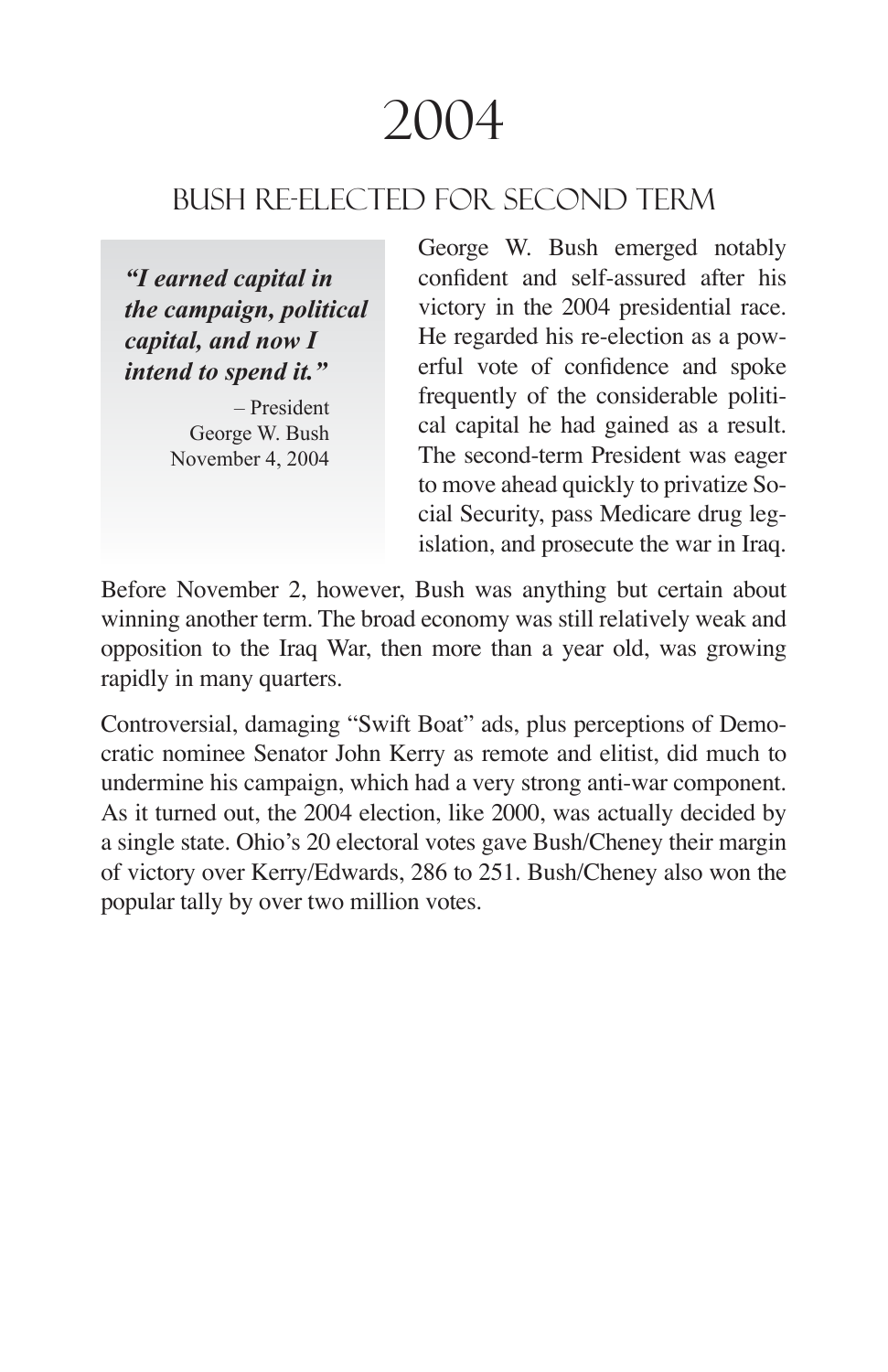#### THE HURRICANE THAT CHANGED THE FACE OF THE GULF STATES

*"If you ever have 20,000 people come to supper, you know what I'm talking about. If it's easy, it would have been done already."*

> – U.S. General Russel Honoré September 3, 2005

U.S. Army Lt. Gen. Russel L. Honoré, who directed the federal clean-up after Hurricane Katrina, was understating, if anything, the reality of Katrina. The apocalyptic natural disaster in late August of 2005 cost nearly 1,500 lives in Louisiana alone and decimated a large section of one of America's most colorful cities as well as many other Gulf Coast communities.

More than five years after the devastating event and the major outlays of reconstruction dollars that followed, its destructive after-effects are still being felt—especially in New Orleans. Indeed, the disaster had major implications for a large segment of the population, the economy, and the politics of the entire United States.

In addition to FEMA's inept Michael ("Brownie") Brown and his agency's slow response to the unfolding tragedy, there was plenty of blame to go around including the Mayor of New Orleans and the Governor of Louisiana, who many believe placed bureaucratic roadblocks in the way of federal efforts to cope with the crisis. Also targeted, the U.S. Army Corps of Engineers, which had failed to build an adequate levee system to hold back the rampaging Mississippi River.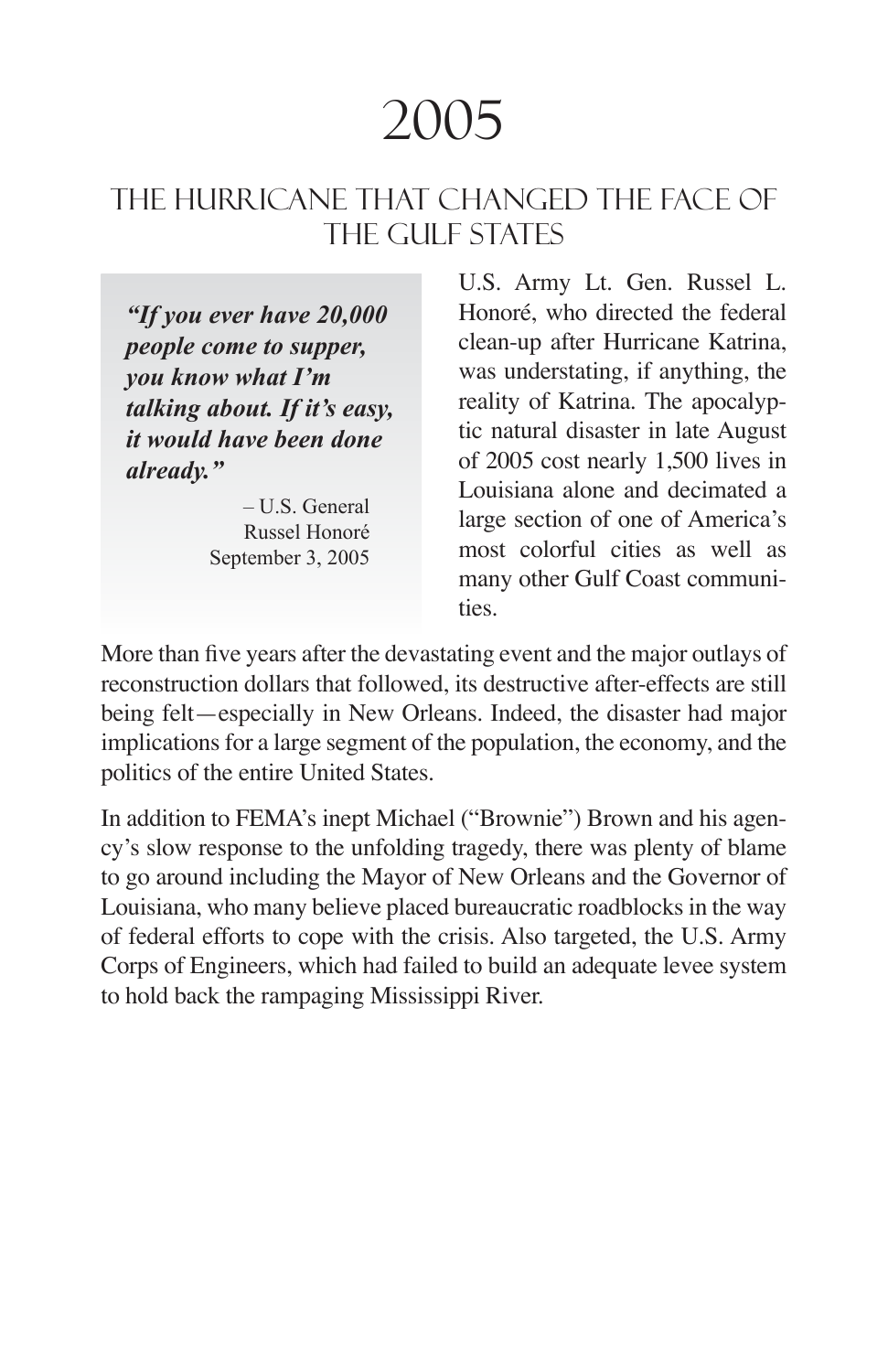### DEMOCRATS REGAIN CONTROL OF CONGRESS

*"If you look at it race by race, it was close. The cumulative effect, however, was not close. It was a thumping."*

– President George W. Bush November 9, 2006

That was the folksy, but accurate colloquialism George W. Bush used to describe the results of the 2006 mid-term elections as the Democrats swept to power, capturing both Houses of Congress by substantial margins and naming California's Nancy Pelosi the first woman Speaker in U.S. history. The party also won a major-

ity of the gubernatorial and state legislative races that year. 2006 prefigured the Democrats' even stronger follow-up performance in 2008 and, ironically, the 180-degree reversal two years later when the GOP posted even more seismic Congressional and statewide victories.

Prevailing opinion attributed the Democratic triumph to the negative electorate reaction to Bush's handling of both Katrina and the war in Iraq, his unsuccessful effort to privatize Social Security, and the culture of corruption and scandals surrounding the Republican Party at the time.

Nonetheless, because of the President's veto power, the Democrats were unable to pass any major new legislation they initiated. Their committee chairmen did, however, succeed in holding numerous hearings focusing on critical issues they wished to make the public and the media aware of.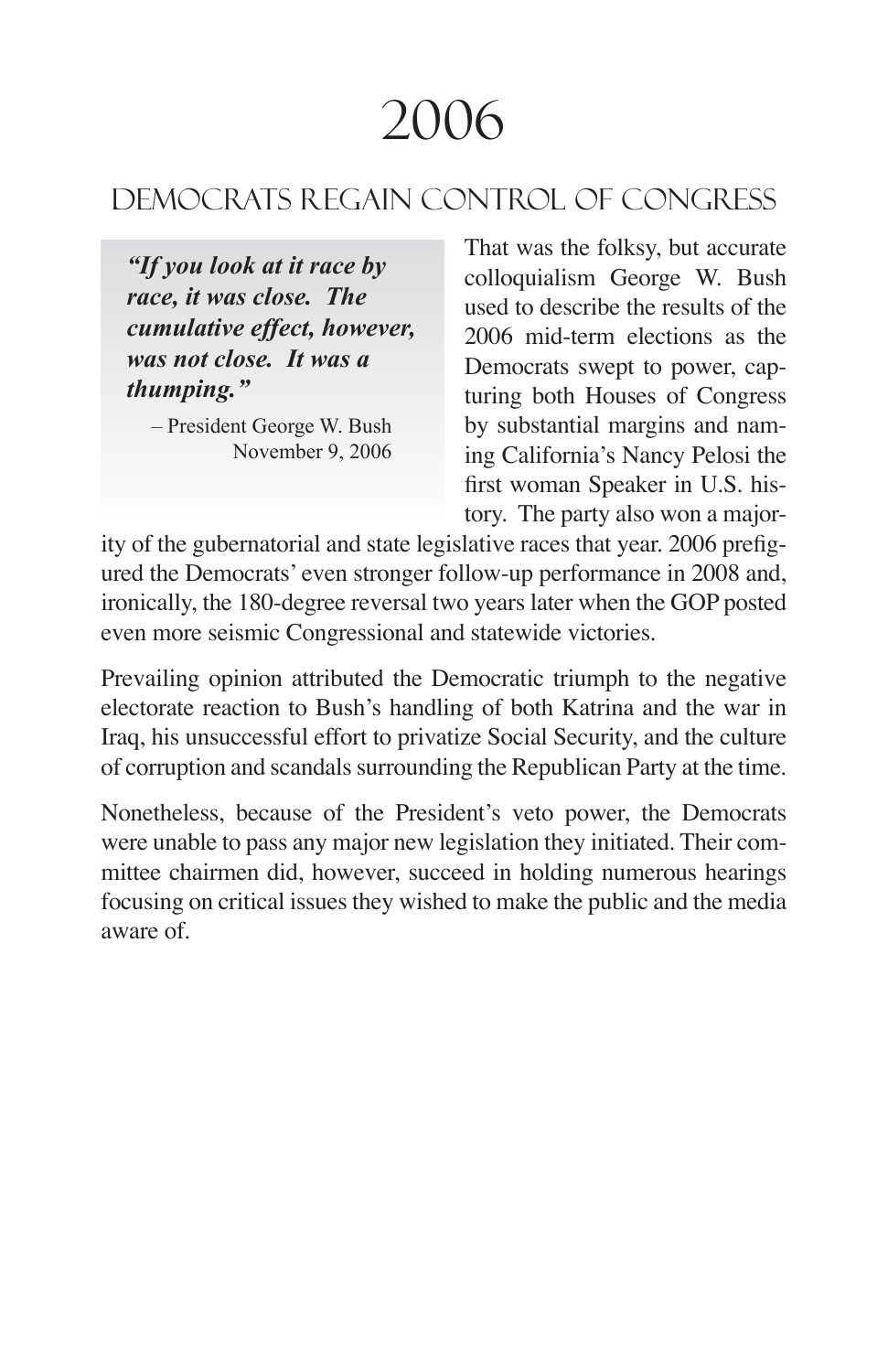### THE REVOLUTION IN MOBILE TECHNOLOGY

*"This is a day I've been looking forward to for 2½ years…. Today, Apple is going to reinvent the phone."*

> – Apple CEO Steve Jobs Macworld Conference & Expo, January 9, 2007

The iPhone was Apple's worstkept secret. In the weeks preceding the January announcement, rumors buzzed like frenzied bees, building to such a climax that Apple CEO Steve Jobs was forced to address the issue. In his keynote speech at Macworld, the first thing Jobs referenced was the iPhone, which he said was five years ahead of the com-

petition. The iPhone, still in development, was launched a half-a-year later on June 29, 2007.

The iPhone was such a significant development for the company that it changed its name, shortening Apple Computers, Inc. to Apple, Inc., indicating a fundamental shift about how Apple perceived itself. Just as in 1984, when Apple created the revolutionary Macintosh and, in 2001, the iPod, its latest invention began a revolution in mobile telecommunications. Smartphones existed before the iPhone, but Apple made them desirable and user-friendly, enabling smartphones to proliferate in the market at an astounding rate over the next three years.

Hard on the heels of Apple's smartphone, a rush of other mobile phonemakers entered the field. Carriers continued to build and strengthen their 3G networks, preparing for explosive data demand by planning and starting to build 4G networks. Overseas, many developing countries in Africa and Asia skipped landlines for cellular networks. The CIA World Factbook noted that Uganda was 128th in the world for landlines, but 68th for mobile phones—with 168,500 landlines to 8,555,000 mobile phones, according to 2008 data. Today, the total amount of cell phones in use around the world is estimated in the many billions. Then, in January of 2011, Apple made history again with the introduction of its longawaited tablet, the iPad, which became the runaway global bestseller despite the flood of competing devices that soon also hit the market.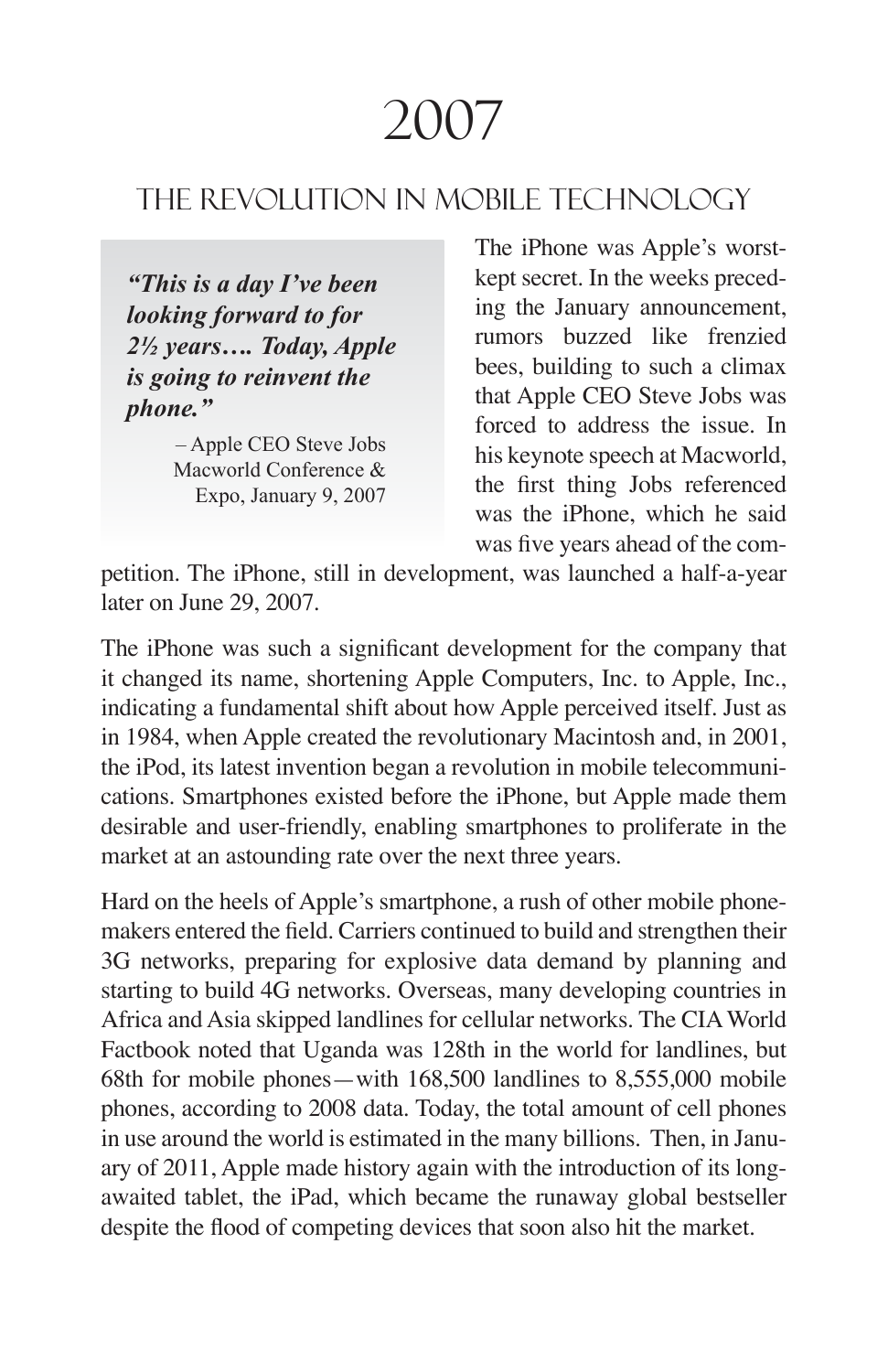#### BARACK OBAMA WINS PRESIDENCY

*"If there is anyone out there who still doubts that America is a place where all things are possible; who still wonders if the dream of our founders is alive in our time; who still questions the power of our democracy, tonight is your answer."*

> – Barack Obama November 4, 2008

Whatever one's party affiliation, few will argue that the election of the U.S.'s first African-American president 143 years after the end of the Civil War was a truly historic event. Given little chance of victory when he first announced his candidacy in February of 2007, the young U.S. Senator from Illinois staged an unprecedented winning campaign. But, an unexpected victory in the Iowa Democratic Party primary early in 2008 instantly boosted his chances.

Aided by an army of newly energized young people and minority voters, and making particularly effective use of the Internet, Obama locked up the nomination in June after an epic primary battle against Hillary Clinton. A last-minute rush of so-called super delegates, plus wins in Montana and South Dakota in August, pushed him over the threshold of 2,119 votes needed to be nominated by his party.

Five months later, Barack Obama was elected the 44th President of the United States, handily defeating Republican opponent John McCain. The official Electoral College tally gave Obama a landslide margin of 192 votes over McCain—365 for Obama and only 173 for McCain. Analysts attributed McCain's defeat to many factors—notably, the financial crisis that escalated rapidly in September of that year and the presence of Sarah Palin on the GOP ticket.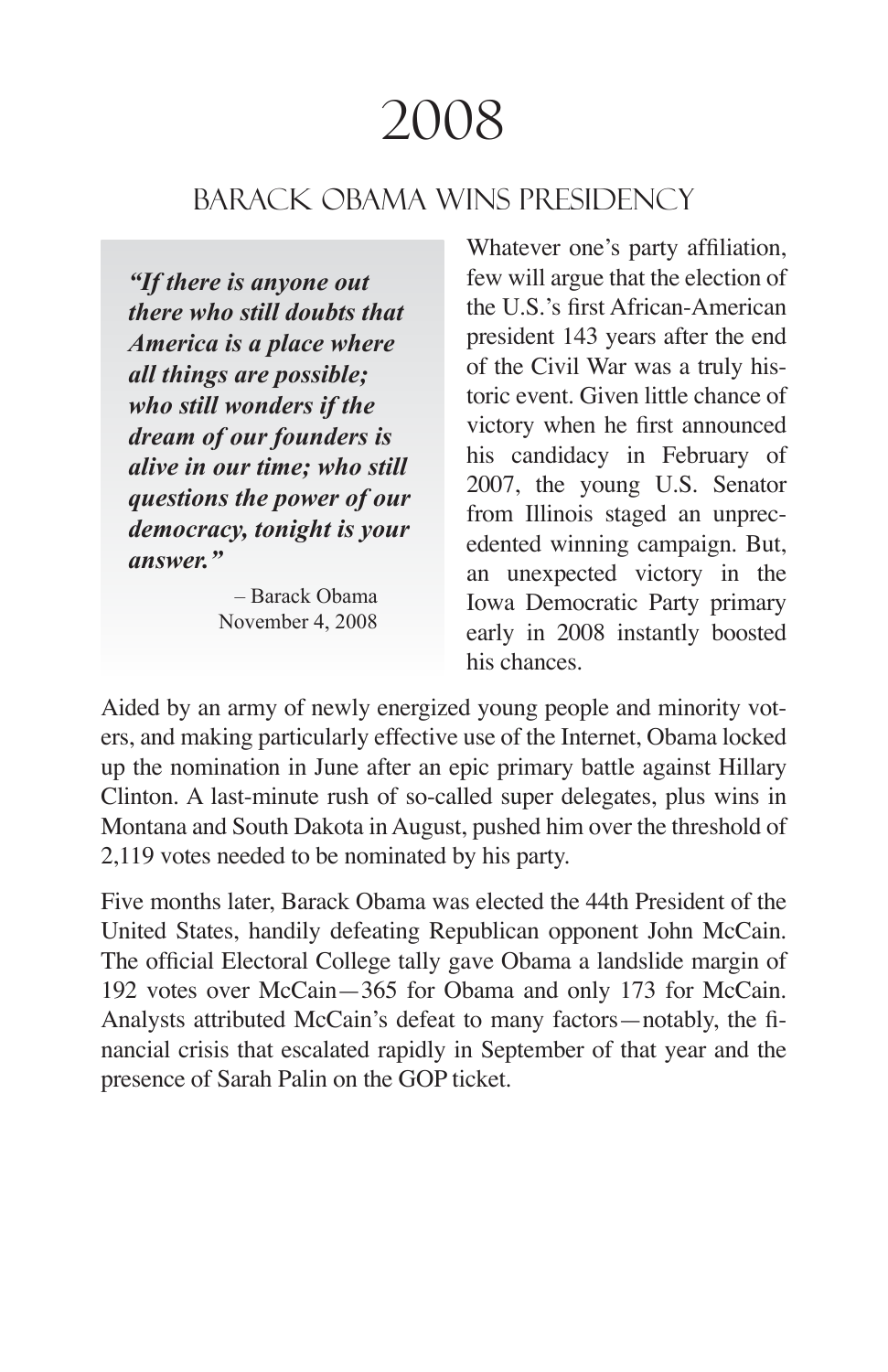#### TEA PARTY BORN; RECESSION BOTTOMS AS GDP STARTS TO GROW

*"The government is promoting bad behavior! This is America! How many of you people want to pay for your neighbor's mortgage that has an extra bathroom and can't pay their bills?"*

> – Rick Santelli CNBC reporter February 19, 2009

Although some may assert otherwise, it's generally believed that the explosive, condemnatory remarks by a cable news journalist made from the floor of the Chicago Mercantile Exchange launched the Tea Party groundswell.

Populism has long been a factor in American political life for well over a century. In 2009, it reappeared spontaneously with the birth of the Tea Party. Its wellspring, underscored in

Town Hall rallies across the nation, was strong opposition that year to the Wall Street and auto bailouts and, most particularly, President Obama's healthcare plan. The movement picked up steam in the 2010 mid-term elections, posting an impressive series of triumphs under the GOP banner.

The Great Recession that, economists say, began in December 2007 and gained huge momentum in 2008, technically ended in June of 2009, according to an announcement by the National Bureau of Economic Research. That announcement was met with considerable skepticism since high unemployment rates remained static.

By mid-year, unemployment approached 10 percent, home foreclosures were still proliferating, banks were not lending, consumer demand was flat, and assets lost by individuals, companies, institutions, investment funds, etc. had rocketed to uncounted trillions. On a positive side, combined profits of all firms listed on the NYSE hit a new record in 2009 (\$61.4 billion), and the Dow, after plunging to a low in March, took off on another dramatic rise.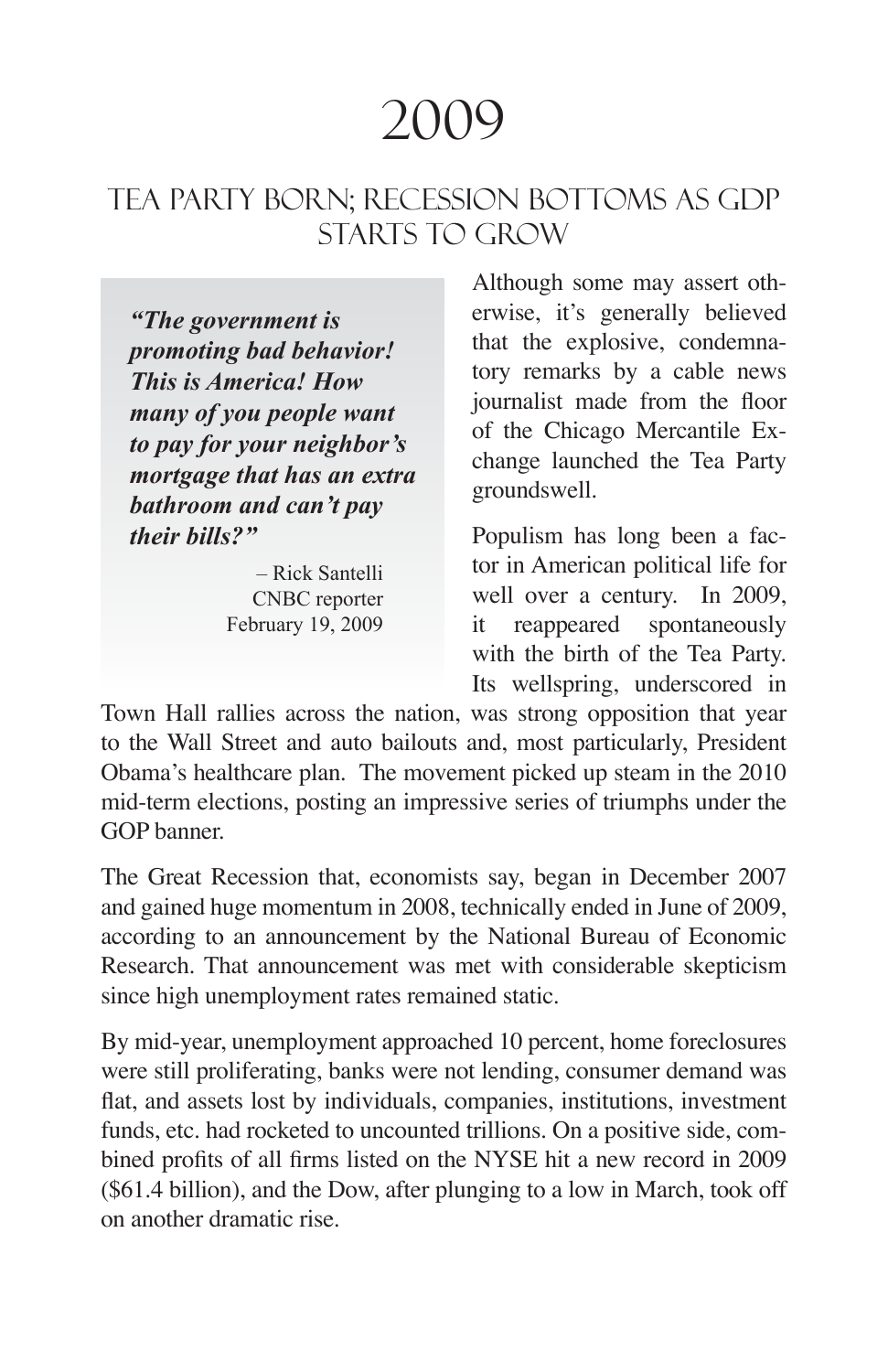### GOP WINS U.S. HOUSE, STATE ELECTIONS IN MAJOR SWING

*"The American people's voice was heard at the ballot box. We have real work to do and this is not the time for celebration."* 

– John A. Boehner presumptive new Speaker of the U.S. House of Representatives November 2, 2010

Although the BP oil spill—the largest national disaster in U.S. history—dominated headlines since April of the year, for longer-term significance there is little question that the Republican triumph in the 2010 mid-term elections, plus the emergence of the Tea Party as a force in American electoral politics, stand as defining events of 2010. Several of the latter movement's more extreme candidates

were defeated, but, in exit polling, four out of ten voters expressed support for the Tea Party.

In addition to gaining 63 seats in the House and six in the Senate, where the Democrats narrowly maintained control, the GOP also picked up a series of state legislatures and governorships—particularly in key presidential swing states. A major move by independent voters to the Republican line—reversing 2008—played the defining role in the GOP resurgence. This was also the most expensive mid-term election in the nation's history.

The outcome, most analysts agreed, was an apparent rejection of many of the policies of the Obama Administration, reflecting broad-based voter discontent and concern about the state of the national economy and continued high unemployment rates. Among the defeated were some of the most powerful, well-known, and once-unassailable Democratic members of both houses of Congress as scores of incumbents lost their seats.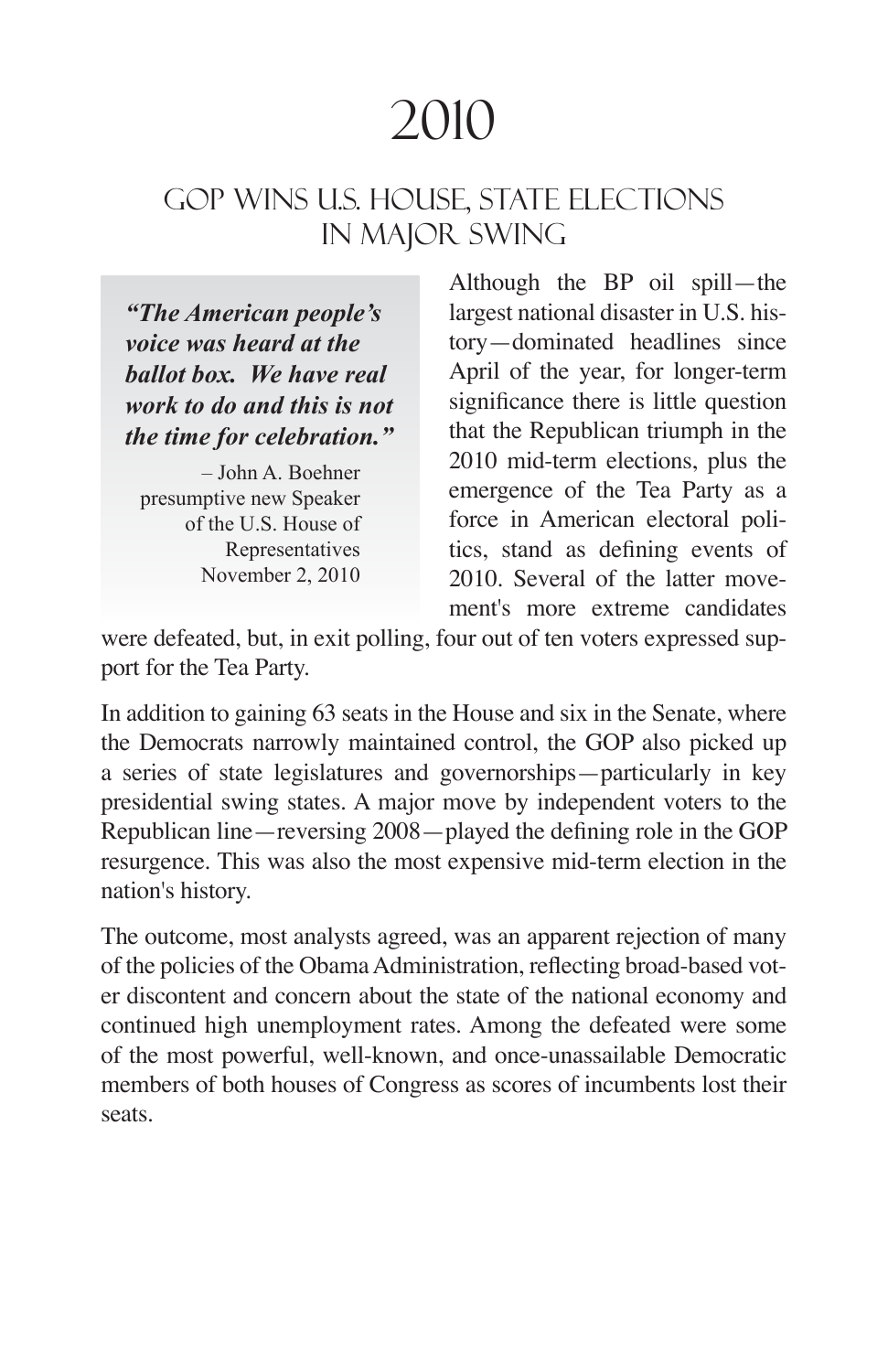### The Death of Osama bin Laden

*"Tonight, I can report to the American people and the world that the United States has conducted an operation that killed Osama bin Laden, the leader of al-Qaeda, and a terrorist who was responsible for the murder of thousands of innocent men, women and children."*

– President Barack Obama May 1, 2011

The sweeping, global implications of the death of Osama bin Laden still remain difficult to assess fully, although nearly six months have passed since that fateful day. The small team of U.S. Navy Seals that accomplished the deed in Pakistan, where bin Laden had his secret compound, was hailed across the nation. The unfolding ramifications were profound. Certainly, without its charismatic leader, al-Qaeda suffered a powerful blow as the historic Arab Spring movement has found new impetus. Here at home, the push to accelerate withdrawal of U.S.

troops from Afghanistan has also gained momentum—both in Congress (on both sides of the aisle) and in public polling.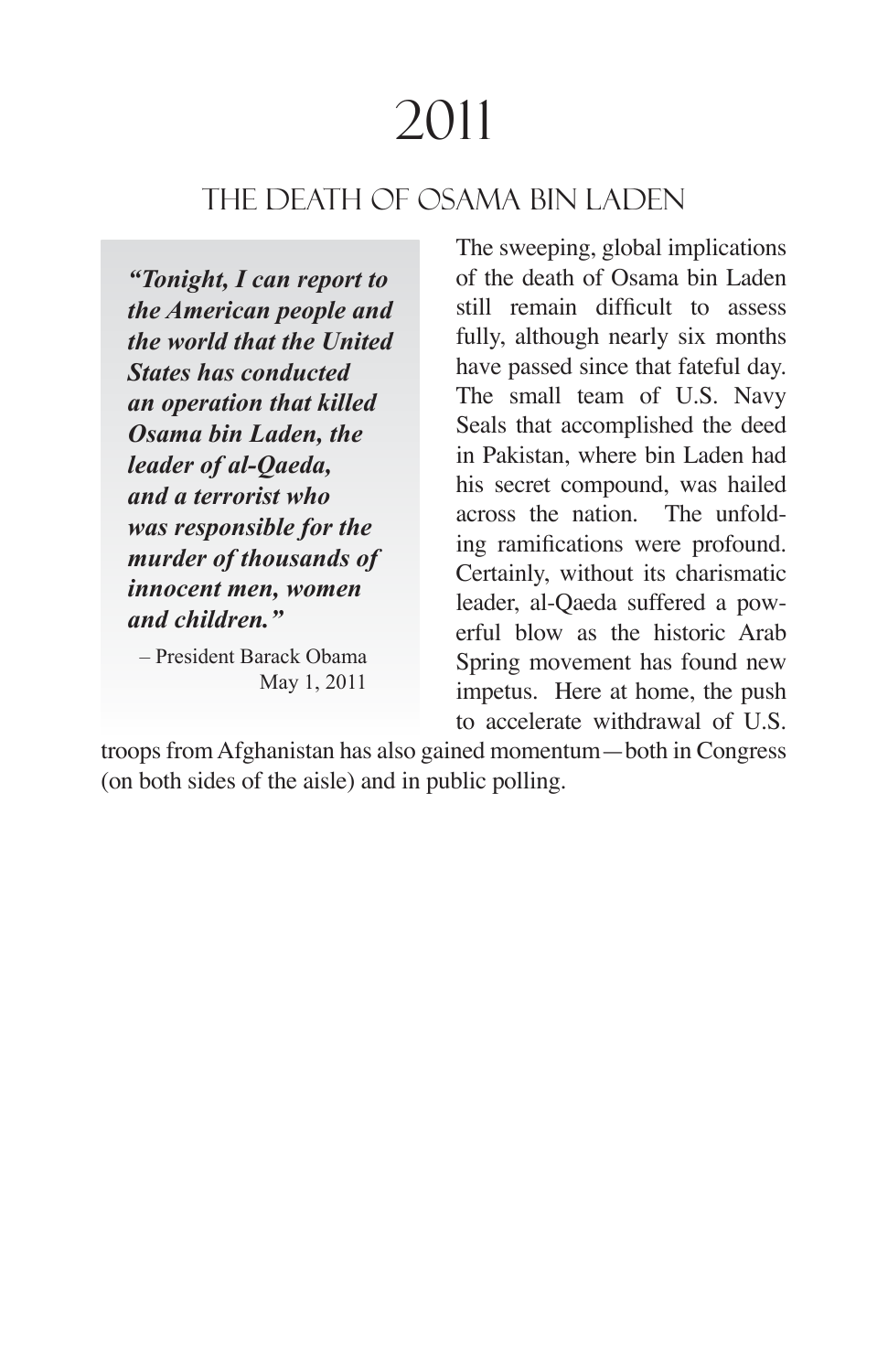#### Tragedy at Sandy Hook Elementary School

*"As a country, we have been through this too many times. Whether it is an elementary school in Newtown, or a shopping mall in Oregon, or a temple in Wisconsin, or a movie theater in Aurora, or a street corner in Chicago, these neighborhoods are our neighborhoods and these children are our children. And we're going to have to come together and take meaningful action to prevent more tragedies like this, regardless of the politics."*

> – President Barack Obama December 14, 2012

In a horrifying mass shooting that was among the deadliest in U.S. history, 20-year-old Adam Lanza entered Sandy Hook Elementary School in Newtown, Conn., and shot to death 20 children between 6 and 7 years old, along with six staff members. Lanza, who killed his mother before driving to the school, committed suicide as police were arriving. There were countless questions about his mental state and why he chose the school, but the mass killings revived the debate about gun control in our country and a culture saturated in violence.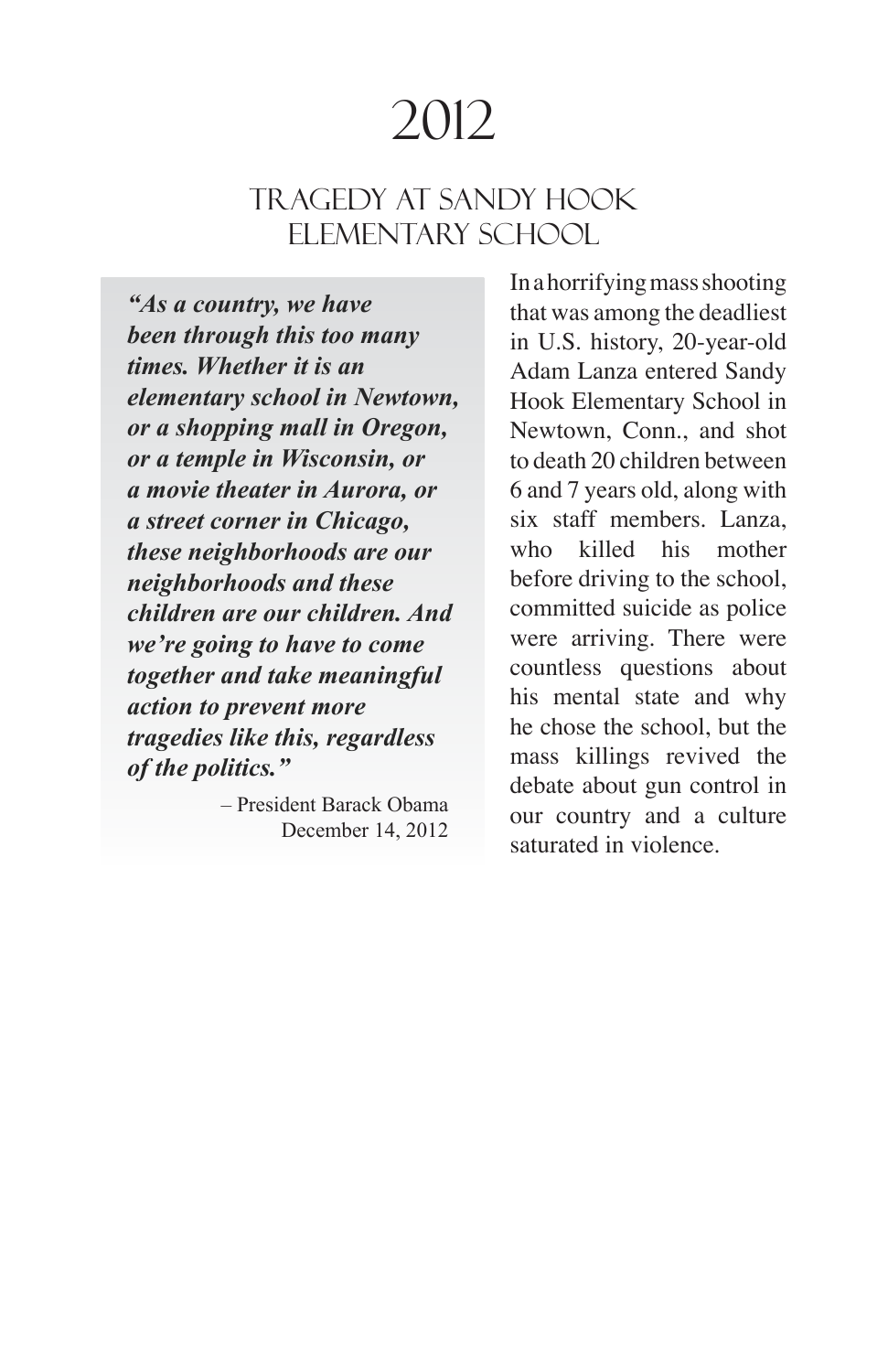#### POPE FRANCIS IS ELECTED

*"Please, I would like to ask all those who have positions of responsibility in economic, political and social life, and all men and women of good will: let us be 'protectors' of creation, protectors of God's plan inscribed in nature, protectors of one another and of the environment."*

> – Pope Francis March 19, 2013

Cardinal Jorge Mario Bergoglio of Argentina was elected the 266th pope, and took the name Francis in honor of St. Francis of Assisi, a decision that would define the theme of his pontificate and point to the importance of mercy, compassion, simplicity, humility and concern for the poor. Francis became the first Jesuit ever to be elected pope. In addition, he was the first pope from the Americas, and the first from the Southern Hemisphere.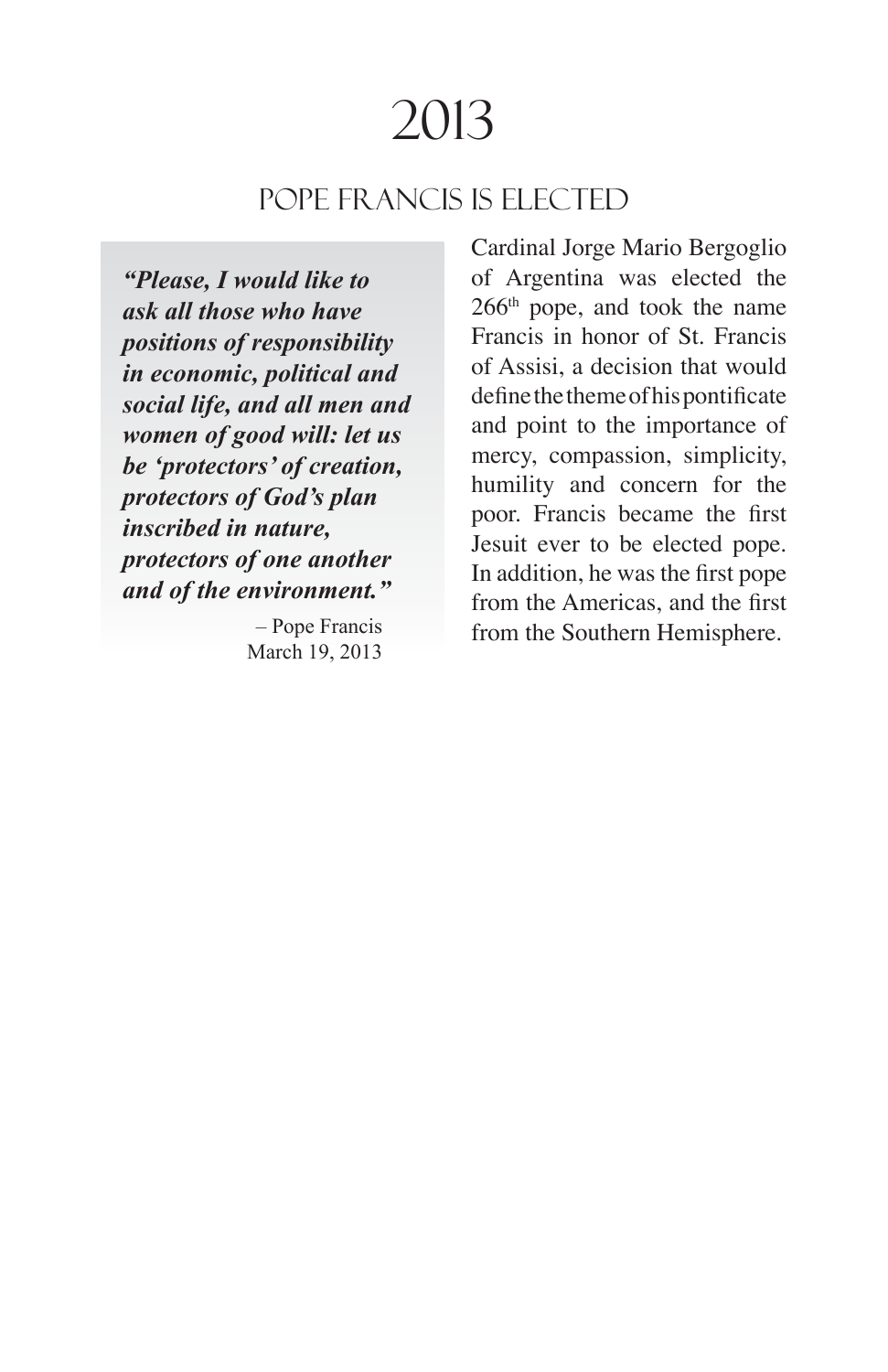#### The U.S. Re-Establishes Diplomatic Relations with Cuba

*"In the most significant change in our policy in more than fifty years, we will end an outdated approach that, for decades, has failed to advance our interests, and instead we will begin to normalize relations between our two countries. Through these changes, we intend to create more opportunities for the American and Cuban people, and begin a new chapter among the nations of the Americas."*

> – President Barack Obama December 17, 2014

Ending more than a half-century of hostilities, President Obama announced that the United States would re-establish diplomatic relations with Cuba, resolving friction between the two countries that had endured since the Cold War. The decision was made after 18 months of secret negotiations and the release by Cuba of Alan Gross, a U.S. contractor who had been held in a Cuban prison for five years. The U.S. policy on Cuba had long been a cause for contention in much of Latin America. Cuban President Raul Castro said his country was willing to enter a dialogue on the "profound differences" between Cuba and the U.S.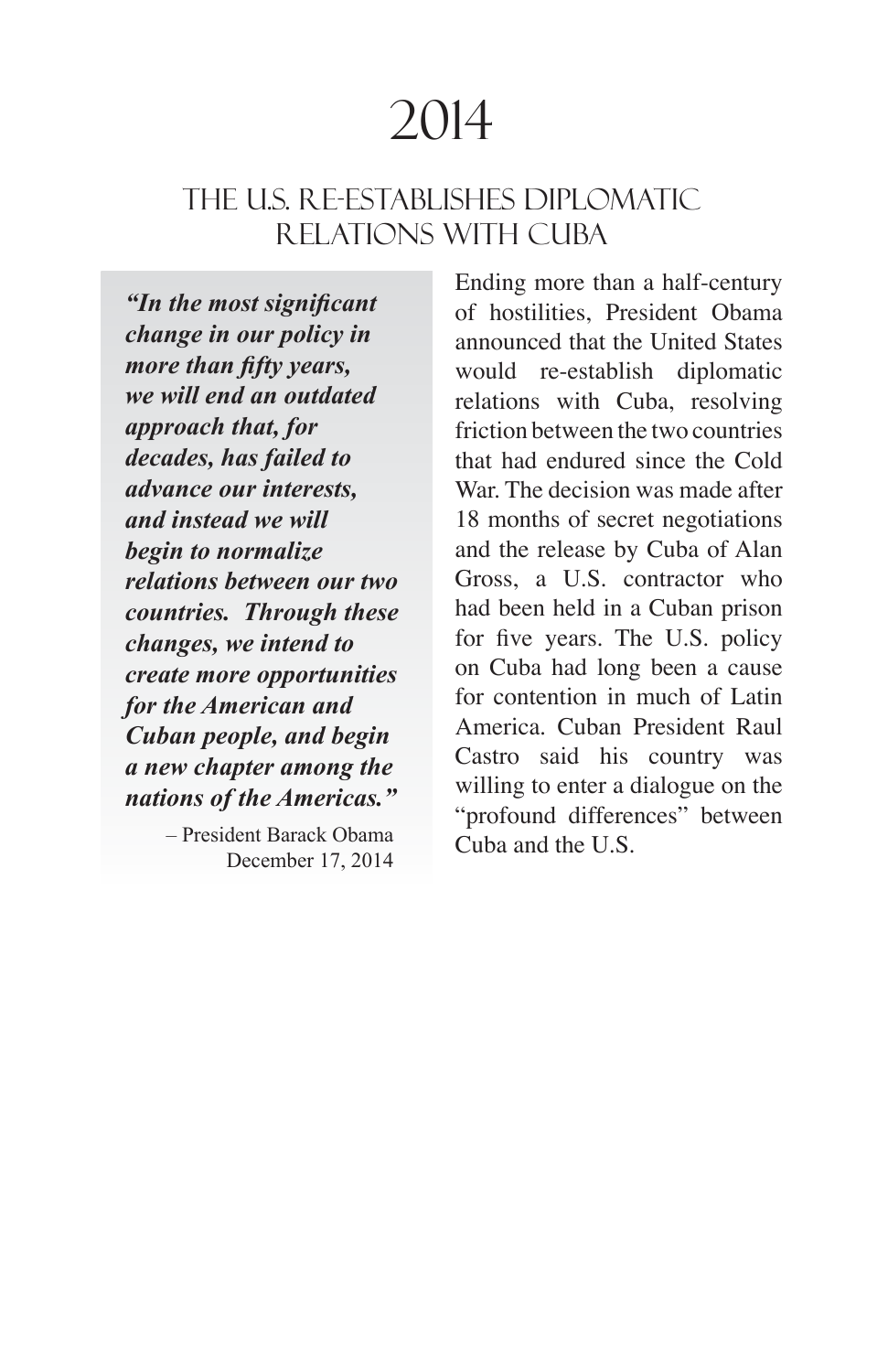### The Legalization of Same-Sex Marriage

*"We're the first country in the world to enshrine marriage equality in our constitution and do so by popular mandate. That makes us a beacon, a light to the rest of the world of liberty and equality. It's a very proud day to be Irish."*

– Leo Varadkar Ireland's health minister, who came out as gay during the campaign. May 23, 2015

Despite fervent opposition from the clergy, the Republic of Ireland became the first country to vote to legalize same-sex marriage after voters overwhelmingly approved the measure to change the nation's constitution. More than 60 percent of Irish voters cast ballots, and 62 percent of them voted their approval. Ireland had not decriminalized homosexuality until the 1990s. Civil partnerships were introduced in 2010; however, champions for gay marriage argued they did not provide the protections and recognition that marriage does.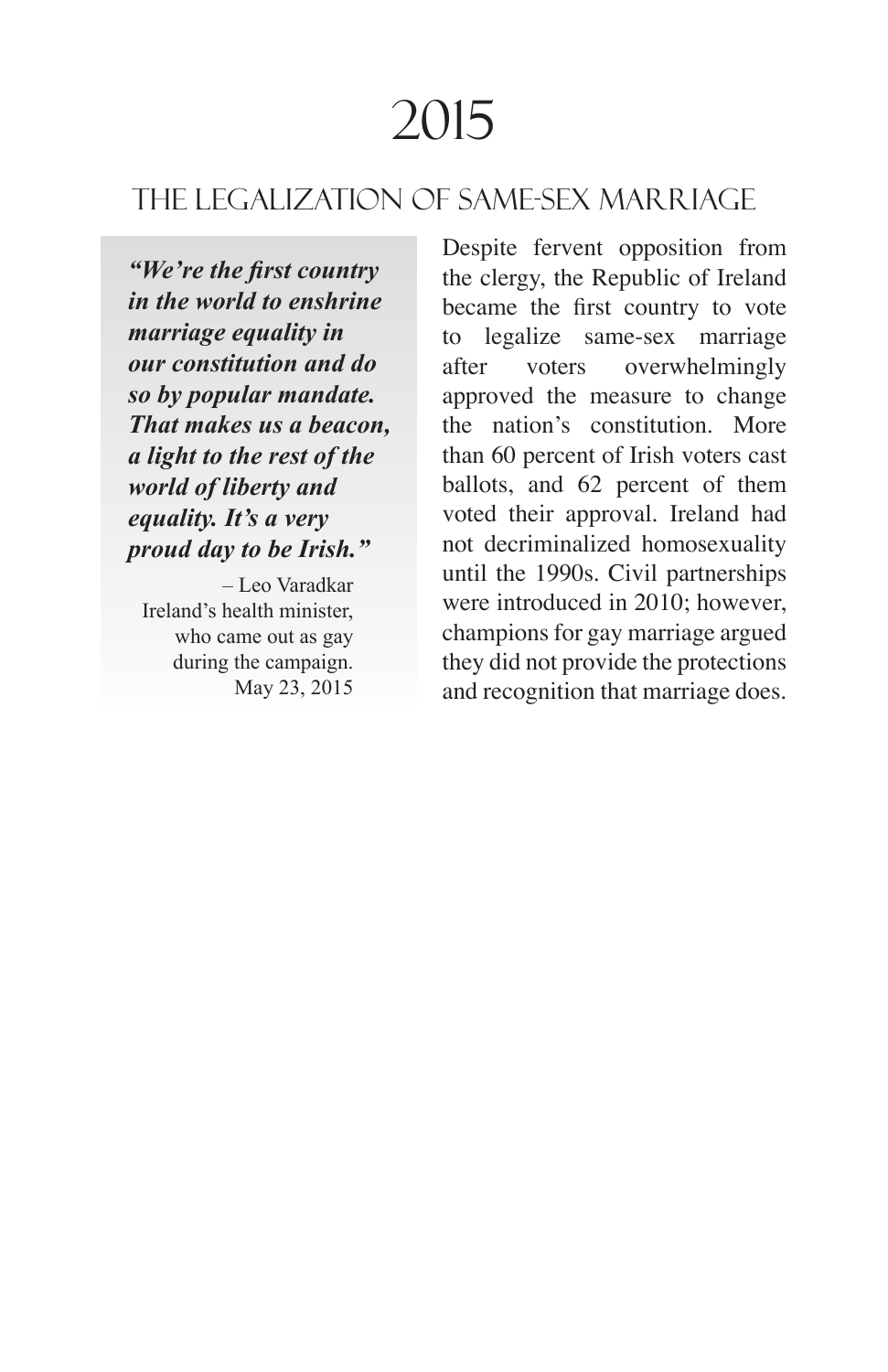#### The United Kingdom Votes to Leave the European Union

*"I was absolutely clear about my belief that Britain is stronger, safer and better off inside the European Union. But the British people have made a very clear decision to take a different path, and as such I think the country requires fresh leadership to take it in this direction."*

> – Prime Minister David Cameron June 24, 2016

In a stunning referendum after a bitter political debate, the United Kingdom voted to leave the European Union. The record high turnout and decisive margin—52 percent to 48 percent—left no doubt as to what voters wanted —dissolving the U.K.'s 43-year membership in the European community. The decision had enormous repercussions, including the resignation of Prime Minister David Cameron and a sense of ill ease across Europe, along with uncertainty about the future of the U.K. itself, since Scotland and Northern Ireland had voted to remain in the union.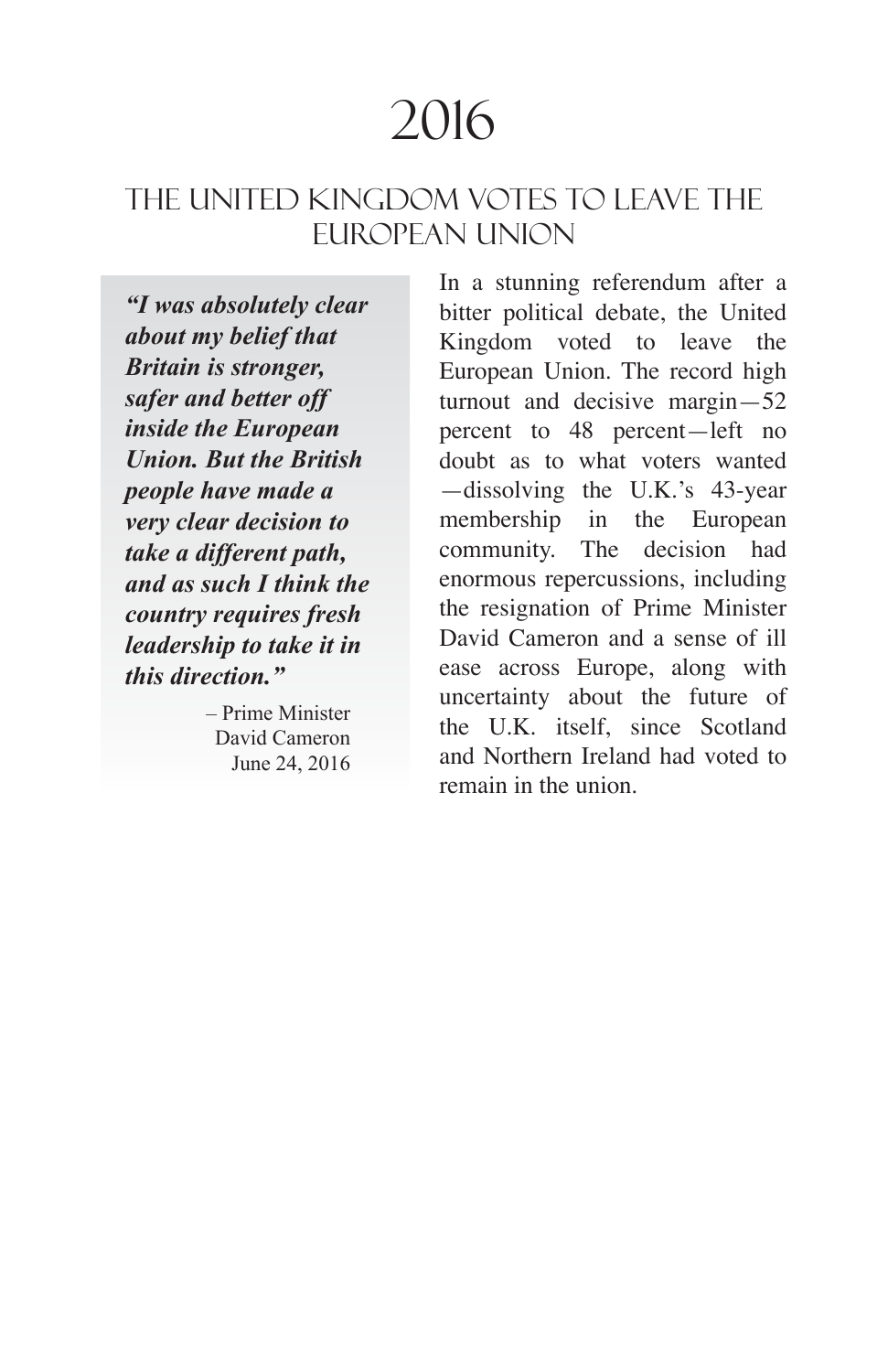"A Quarter Century (1991-2016)—The Words & The Deeds" is the latest in a series of "Little Red Books" published periodically for our clients and friends. They all examine critical issues in a concise, readable, insightful, and informative manner. We hope our readers find them at once relevant and of value. Previous titles have included:

- "Why Community Service Matters"
- "Have You Done Enough?"
- "The *Underappreciated* Art of Saying Thank You"
- "The Age of Apology"
- "Managing Uncertainty"
- $-$  "C.I.VII.I.T.Y"
- "The Lost Art of Listening"
- "The Art of Disagreement"
- "Why Accountability Matters"
- "Kindness"

If you would like additional copies of this or previously issued booklets, please contact Joan Avagliano at jma@dgi-nyc.com.

### The Dilenschneider Group, Inc.

*Helping Corporations Plan Ahead and Communicate Globally* 

**405 Lexington Avenue, 57th Floor • New York, NY 10174 Phone: 212/922 0900 • Fax: 212/922 0971**

> **732 West Briar Place • Chicago, IL 60657 Phone: 312/553 0700 • Fax: 773/871 9867**

> > **thedilenschneidergroup.com**